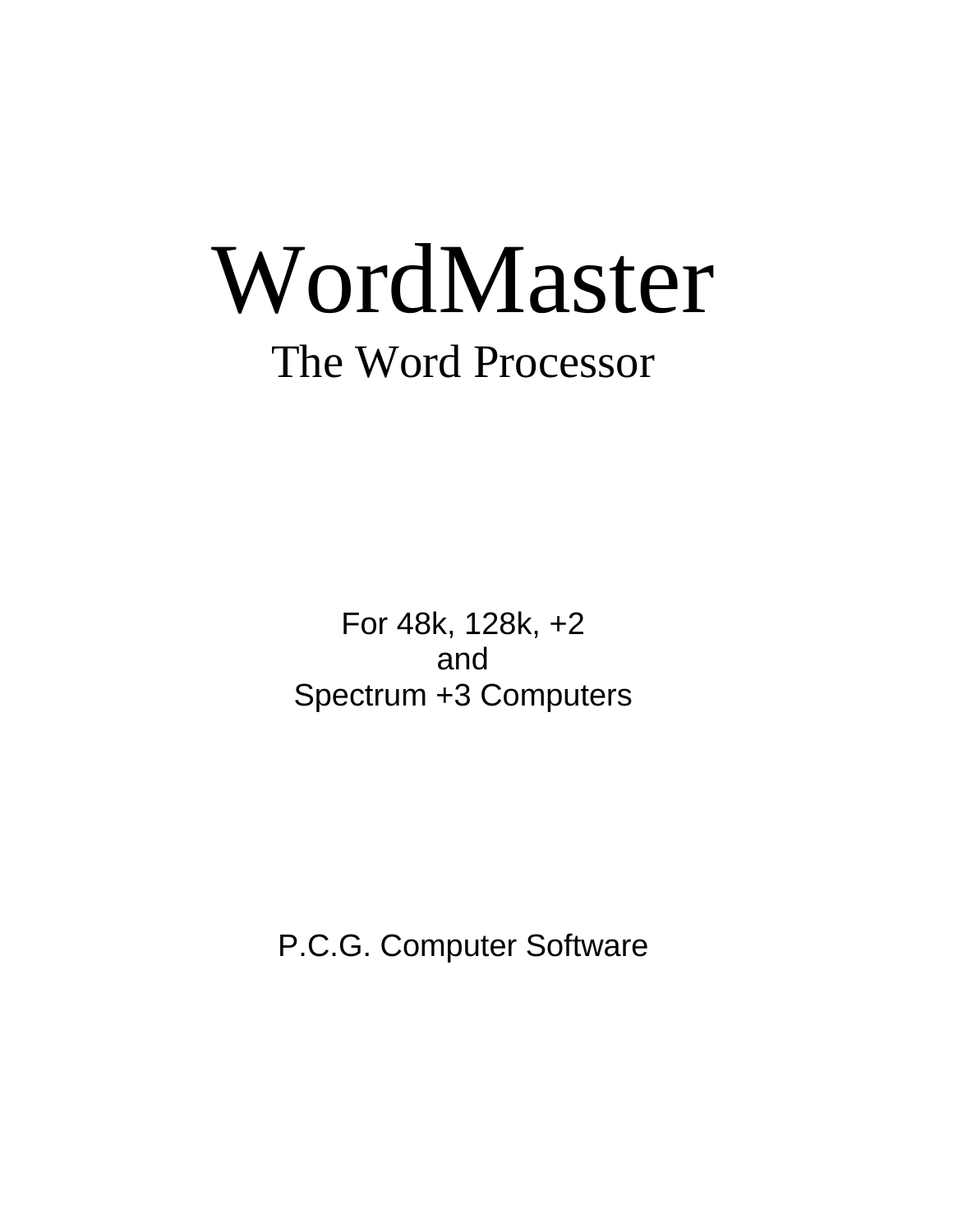# WordMaster

# *The Word Processor*

Spectrum 48k/128k/+2/+3 Computers

(C) Copyright B M Parkinson & Paul Sneesby 1987 Revised Manual Version 2: September 1988

 All rights reserved. This manual and software may not be reproduced, let for hire or in any way duplicated without the express consent of the copyright holders.

 Copying any part of WordMaster or the associated documentation other than for the purpose of making a back- up copy for the registered user's own use will constitute an infringement of this copyright.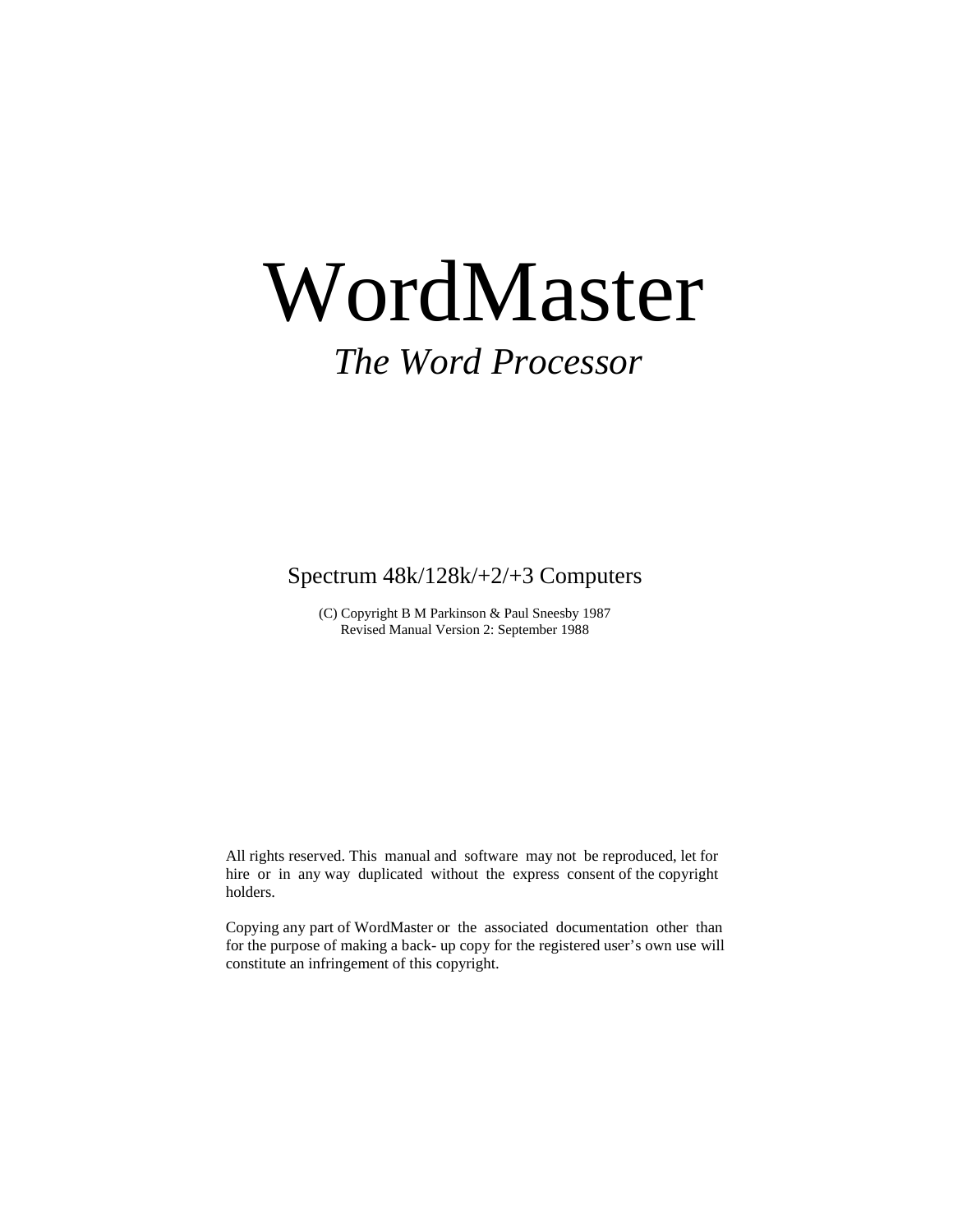# **Contents**

| <b>Introduction</b>                           | 1              |
|-----------------------------------------------|----------------|
| Setting Up                                    | 2              |
| Making a Back-Up Copy                         | $\overline{c}$ |
| <b>How WordMaster Works</b>                   | 4              |
| The File Handling Menu                        | 5              |
| Saving and Loading                            | 7              |
| <b>Loading Graphics</b>                       | 9              |
| <b>The Options Menu</b>                       | 10             |
| Column Width                                  | 10             |
| Find Page                                     | 11             |
| <b>Editing The Document</b>                   | 11             |
| <b>Special Keys</b>                           | 11             |
| Delete/Undelete                               | 12             |
| <b>Blocks</b>                                 | 13             |
| Search/Replace                                | 13             |
| Commands                                      | 14             |
| <b>Resetting the Printer</b>                  | 14             |
| Margins                                       | 15             |
| Draft & NLQ                                   | 15             |
| Pitch                                         | 16             |
| Justification                                 | 16             |
| <b>Sending Control Codes</b>                  | 16             |
| Page Breaks                                   | 17             |
| User Definable Characters                     | 17             |
| Wide Spacing                                  | 17             |
| <b>Problems With Commands</b>                 | 18             |
| <b>Control Characters</b>                     | 18             |
| Page Numbers                                  | 19             |
| Graphic                                       | 20             |
| The Graphic Commands                          | 20             |
| <b>Notes</b>                                  | 21             |
| <b>Headers &amp; Footers</b>                  | 22             |
| The at Command                                | 23             |
| Sending Control Codes In a Header             | 23             |
| Left & Right Handed Headers                   | 24             |
| <b>Printing</b>                               | 24             |
| Single Sheet Paper                            | 25             |
| Page NumberIng                                | 25             |
| <b>Printing Selected Pages</b>                | 25             |
| <b>Printer Requirements &amp; Customising</b> | 26             |
| <b>Notes</b>                                  | 26             |
| <b>Problems When Printing</b>                 | 27             |
| Appendix A: The WordMaster Character Set      | 28             |
| Appendix B: Useful Printer Control Codes      | 28             |
| Appendix C: Abbreviated Commands              | 29             |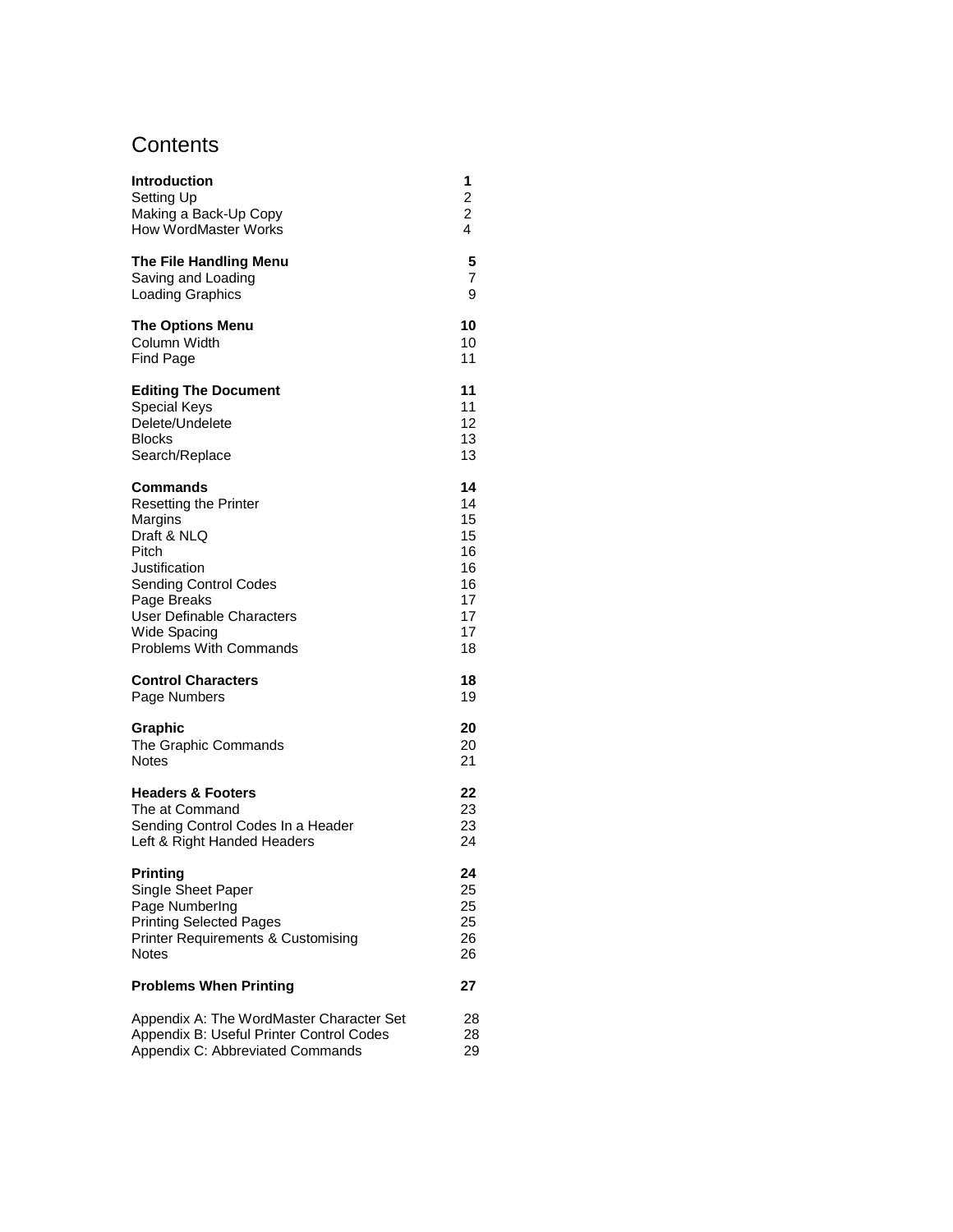# **Introduction**

WordMaster is a word processor designed specifically for the 48k ZX Spectrum. It will run on the 128k Spectrums in 48k mode and on the +3 in 128k mode. Available memory is over 29000 characters - roughly 5000 words.

WordMaster incorporates advanced features such as graphics and multiple file handling. This last feature enables you to hold several short documents in memory at one time. moving between documents without having to save one and load the other. Graphics can be loaded as SCREEN\$ and stored in memory as files, ready to be printed out within your documents.

Many of the special features are accessed by command lines and embedded characters which select different print styles such as emphasised and superscript. The command line system allows great flexibillty to the experienced user, and to assist new users most of the commands are in plain English - typing >elite would select elite pitch; >1arge, double-width printing and so on.

The text for this manual was originally typed on a 48k Spectrum+. Version 1 of this manual was printed with WordMaster on an Epson LX- 86 printer. For this new version, the text was ported across to another computer and printed on a QMS-PS810 laser printer.



Menu Structure: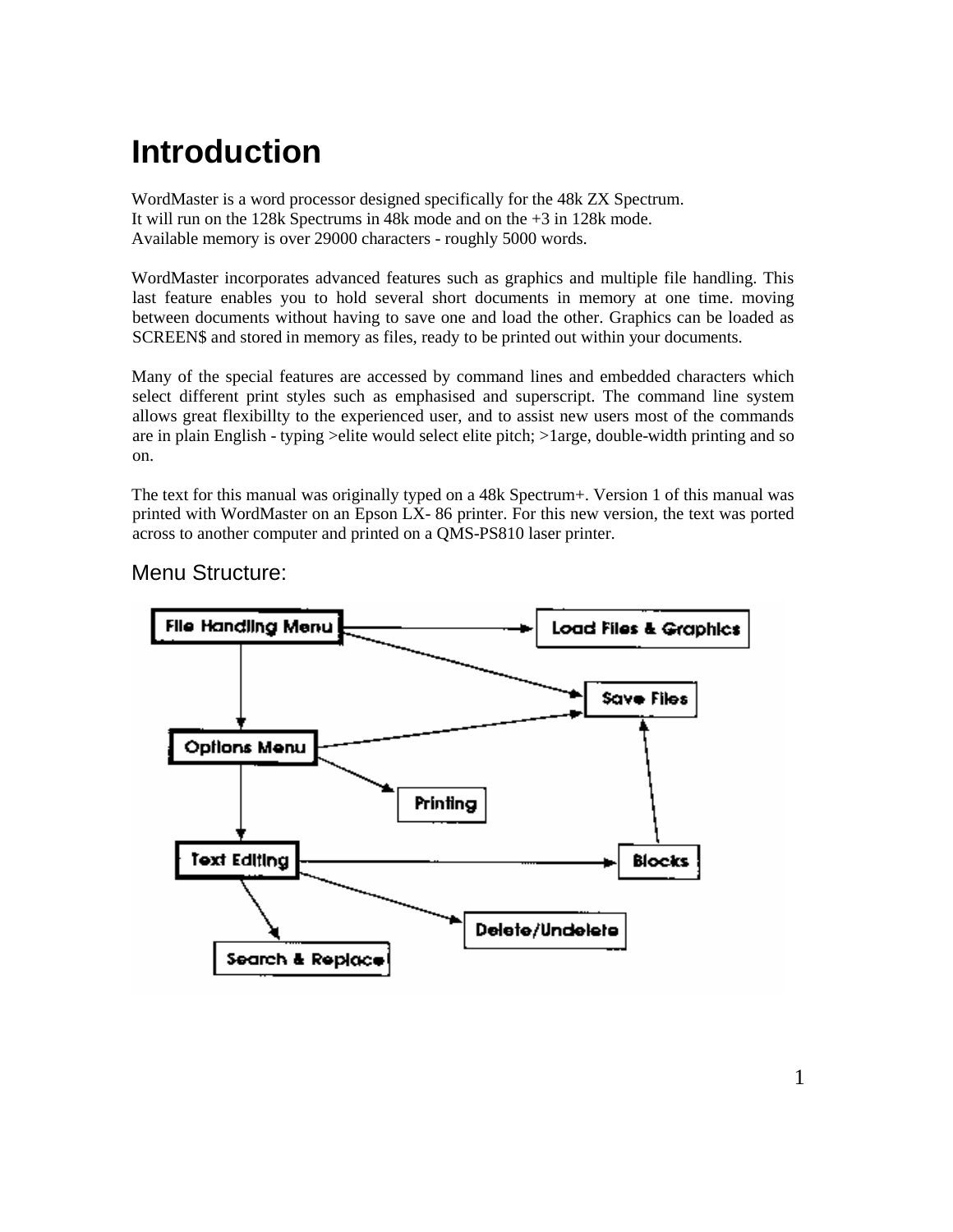# **Setting Up**

Ideally you should reset the computer before loading WordMaster. You should then enter the instructions necessary to set up your printer interface. Token expansion and line feeds should be set to OFF. For the Kempston "E" interface this is done with the commands:

```
COPY:REM =#
COPY:REM CHR$ 0
```
For other interfaces:

**Interface 1 RS232: OPEN #3;"b" ZXLPRINT III: LPRINT'** Plus D **b** and Disciple: **POKE @6,1**

Other hardware interfaces will have their own peculiar syntax. Check the documentation supplied with the interface.

Software driven interfaces and some hardware interfaces require special driver software to be 'patched' into the program. You will need a modified version if you wish to use any of the following interfaces:

**128/+2 RS232 RAMPRINT ZXLPRINT III OPUS DISCOVERY TASMAN "B" KEMPSTON "S" INTERPRINTER DK' TRONICS**

Note that for the OPUS Discovery you should not add the **OPEN \*3;"b"** instruction, as in this special version the printer port is enabled from machine-code.

At the printer end, the DIP switch affecting line feeds should be set to OFF. Default pitch should be set to PICA (10 cpi).

# **Making a Back-Up Copy**

#### +3 Version

As this is supplied on disk, it is unlikely you will ever feel the need to use the Tape options. Make sure your master disk is write protected, then copy this with **COPY "A: \*.\*" TO "B:"** following the prompts as the +3 asks you to swap disks.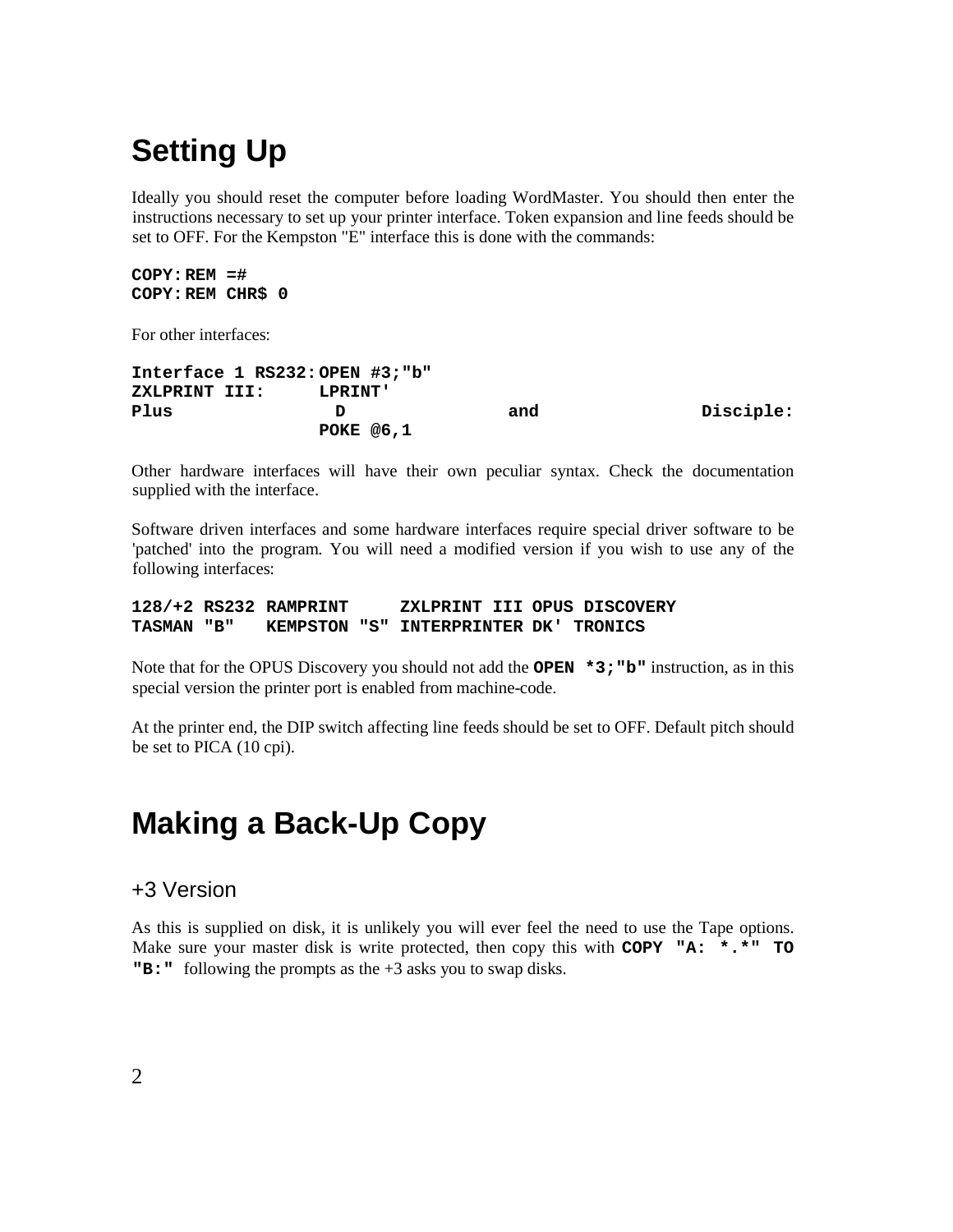#### Microdrive version

Type out the following BASIC program:

```
5 CLEAR VAL "24733": LOAD * "M";1;CHR$ 255 CODE
6 OPEN #3;"b"
10 RANDOMIZE USR 63315
```
Now save this to microdrive with:

#### **SAVE \* "M";1;"run LINE 5**

Now load WordMaster from the cassette Press [L] and when the input cursor appears Press [ENTER]. Now restart the tape, and a file will be loaded into WordMaster. When loading has finished, press [Q] to list the files in memory. You should see a file called >F-XE.back-up! If this isn't there try repeating the loading procedure to see if it's further along on the tape.

Now press [G] and at the input type "back-up" and [ENTER]. The screen should clear as the "back-up!" extension program is run. Now follow the prompts for saving the WordMaster machine code to microdrive.

#### Disk Versions

(1) Load WordMaster from cassette. (2) Press [SYMBOL SHIFT] and [E] to escape into BASIC. (3) Alter LINE 100 to auto-load from disk, and add the printer interface commands (see previous section). (4) **SAVE "run" LINE 100**

(5) **SAVE "WM" CODE 54174,11362**

You can use this method to make a back-up at any time, but first you must delete all the files shown in the FILE HANDLING listing. If you don't do this, the copy on disk will be unusable.

# Special Versions

Certain printer interfaces require a special version of WordMaster (see SETTING UP). With these, the RANDOMIZE USR address in LINE 10 of the BASIC should be changed.

For OPUS Discovery, RAMPRINT, ZXLPRINT and software driven interfaces this should be **RANDOMIZE USR 62438.**

For the 128k and +2 RS232 port this should be **RANDOMIZE USR 62376.**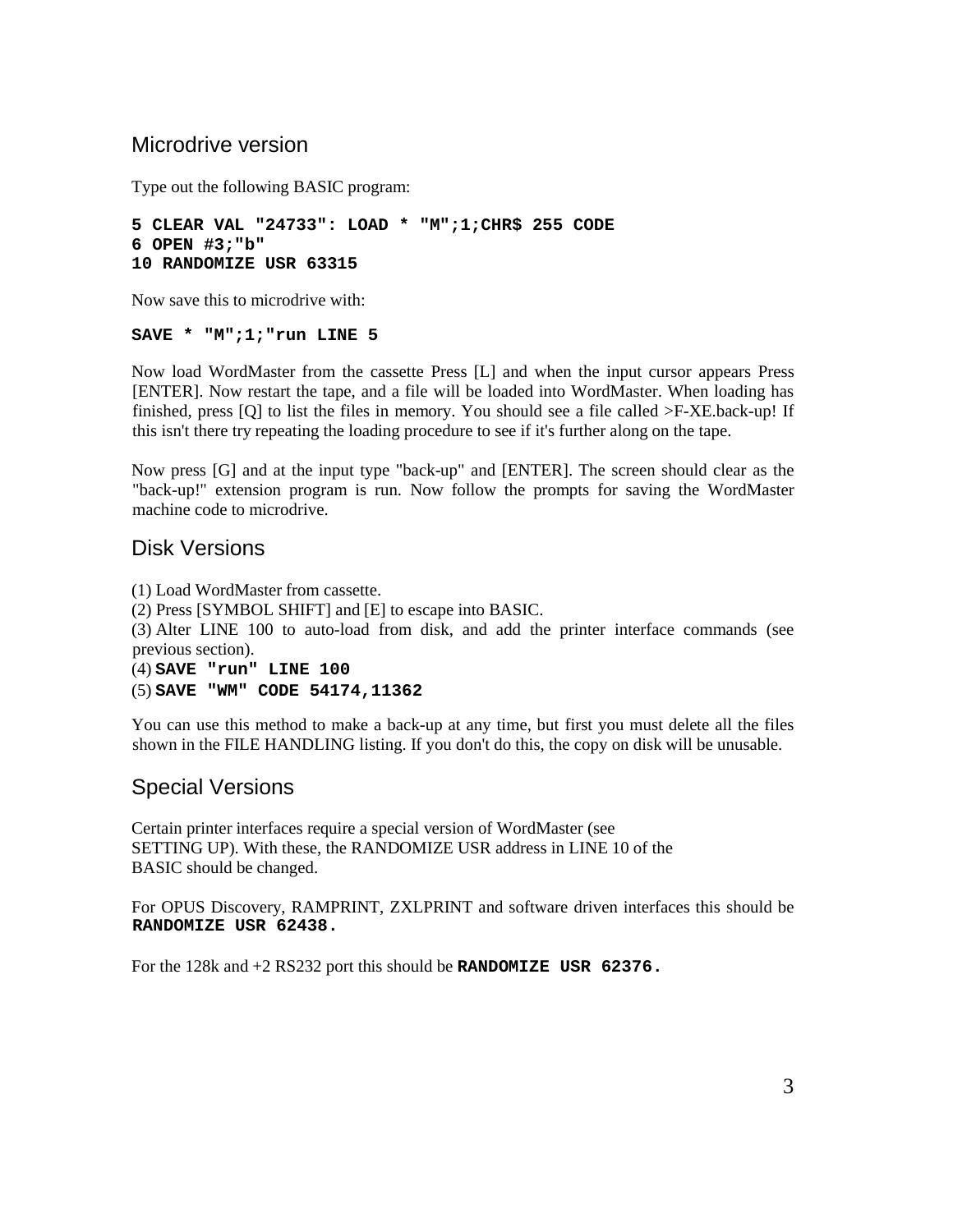# Backing up Files

WordMaster document files, graphics and extension programs should be backed up in the following way:

- (1) Set DRIVE 0 on the FILE HANDLING menu by pressing [D] repeatedly.
- (2) Load the file from cassette,
- (3) Set DRIVE 1 to select disk or microdrive 1.
- (4) Use the [S] option to save all the files in memory.
- (5) Delete all the files from memory with the [DELETE] key, and go back to (1)

# **How WordMaster Works**

WordMaster is unique among Spectrum word processors in that it can hold several text files in memory at once. You can store as many files as you like, given the memory limitations of the Spectrum.

The FILE HANDLING menu shows a listing of all the files in memory. They are listed in the order they are stored, with the last file on the list being the last file created or worked upon. Whenever files are loaded, they are loaded to the spare space at the end of the listing.

WordMaster can be used with disk, microdrives, and cassette. The currently selected storage device is shown on the File Handling menu as the DRIVE number: 0 or T=tape; 1 or A=disk A; 2 or B=disk B. +3 users also have a Drive M, the ram disk.

All SAVE and LOAD functions use the device selected hy the DRIVE number.

Files can be saved individually or as a group of several files. When you load a group of files, you will find that several new files appear in the listing. This is the way that the WordMaster demo's were saved.

An ordinary word processor will only load one type of file - a text or document file. WordMaster supports several different file types:

# Text Files

These contain the ASCII characters from 32-126 (letters, numbers, punctuation marks). and some special characters described in Appendix A. See also CONTROL CHARACTERS.

Any ASCII file can be loaded into WordMaster and edited, though files from some other programs may be stored in a peculiar format (Ie. with a carriage return at the end of each line). See the LOADING section and the OPTIONS (ASCII) section for more on loading nonstandard files.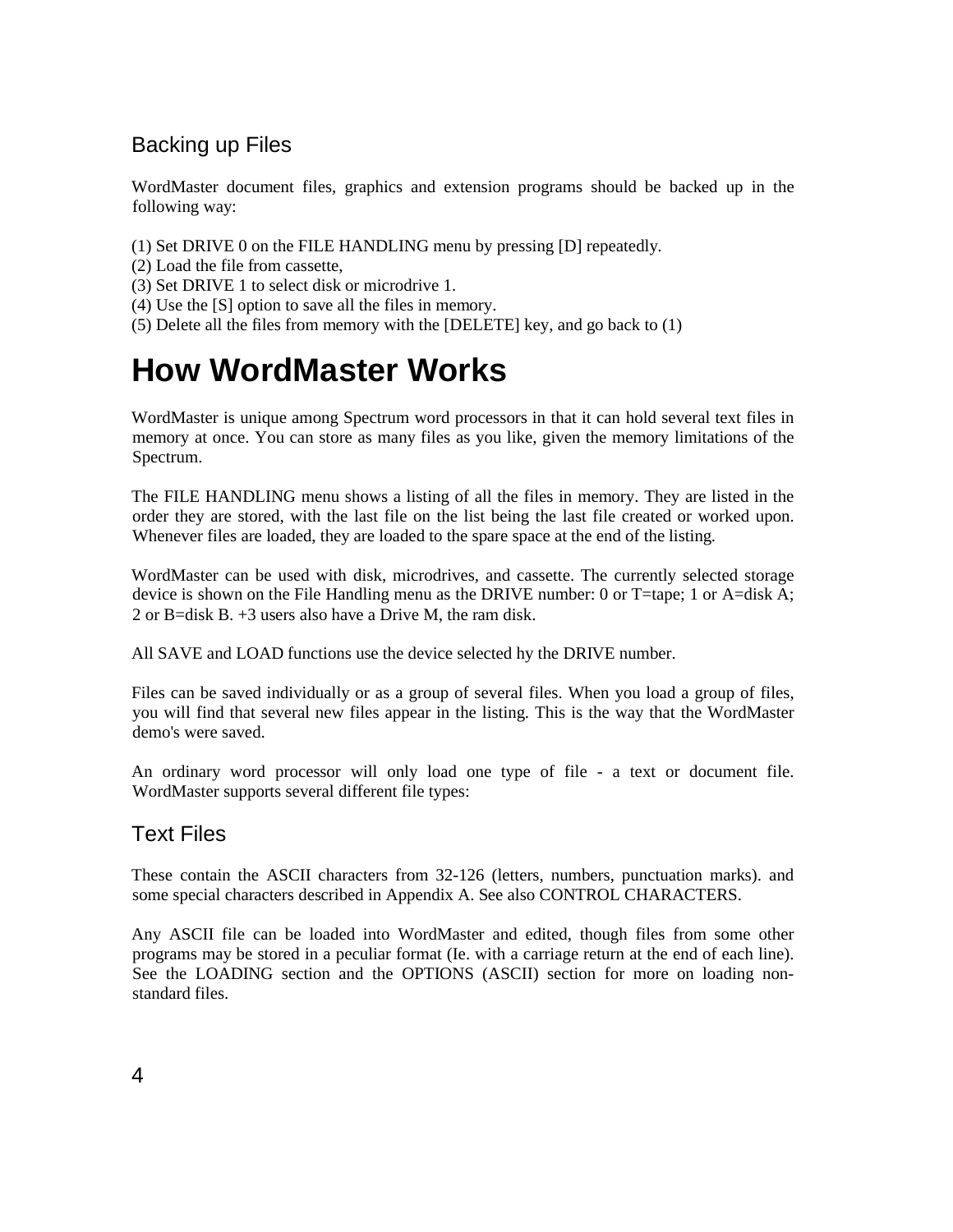# Graphic Files

These are special files containing the data bytes (from 0-255) used to build a picture. If you could edit these you would see a meaningless Jumble of characters. WordMaster knows that a file is a graphic if the first character in the fIle is a 255. You cannot enter this character from within WordMaster but be careful if loading files from another program, as a graphic file of an incorrect format will corrupt the screen and may cause a crash.

# Extension Program Files

These are machine-code files such as the custom! and back-up! files immediately after WordMaster on the cassette. They are marked with the first character a 255 like a graphic file, but are listed as 'F-XE' on the file-handling menu rather than 'FILE'. When these are accessed with the 'get file' option, control is passed to the extension program - in the case of the back-up! program, allowing you to back-up your copy of WordMaster to microdrive.

# Other Files

If you have the Headliner or 'I'ypeliner extension programs, you will find that with these come several other types of file such as fonts and page-layout description files. These are shown in the listing in different ways - Typeliner fonts are shown as 'Fnt3' files.

# **The File Handling Menu**

Most of the options on this menu present you with an input and ask you to '[ENTER] filename'. The input works in a similar way to the usual Spectrum input. Press [EDIT] and the text on the line is cleared; press [ENTER] when you've typed the name of the file you require.

For operations on files in memory and on tape the case of the filename is ignored, as is the length of the string you input, so to 'get' a file called "thisfile" you could type "t" or "T", or "THIS". If you input an empty string the first file in the listing (or the first found on tape) will be selected.

You can also input a wildcard '?' character, which is taken to represent any character, so inputting "t??sf??e" would be equally valid as the other inputs shown above.

For operations affecting files on microdrive you must input the name of the file in full and in the correct case otherwise a 'Not found' error will be generated.

Disk systems like the +3 and Plus D ignore the case of filenames.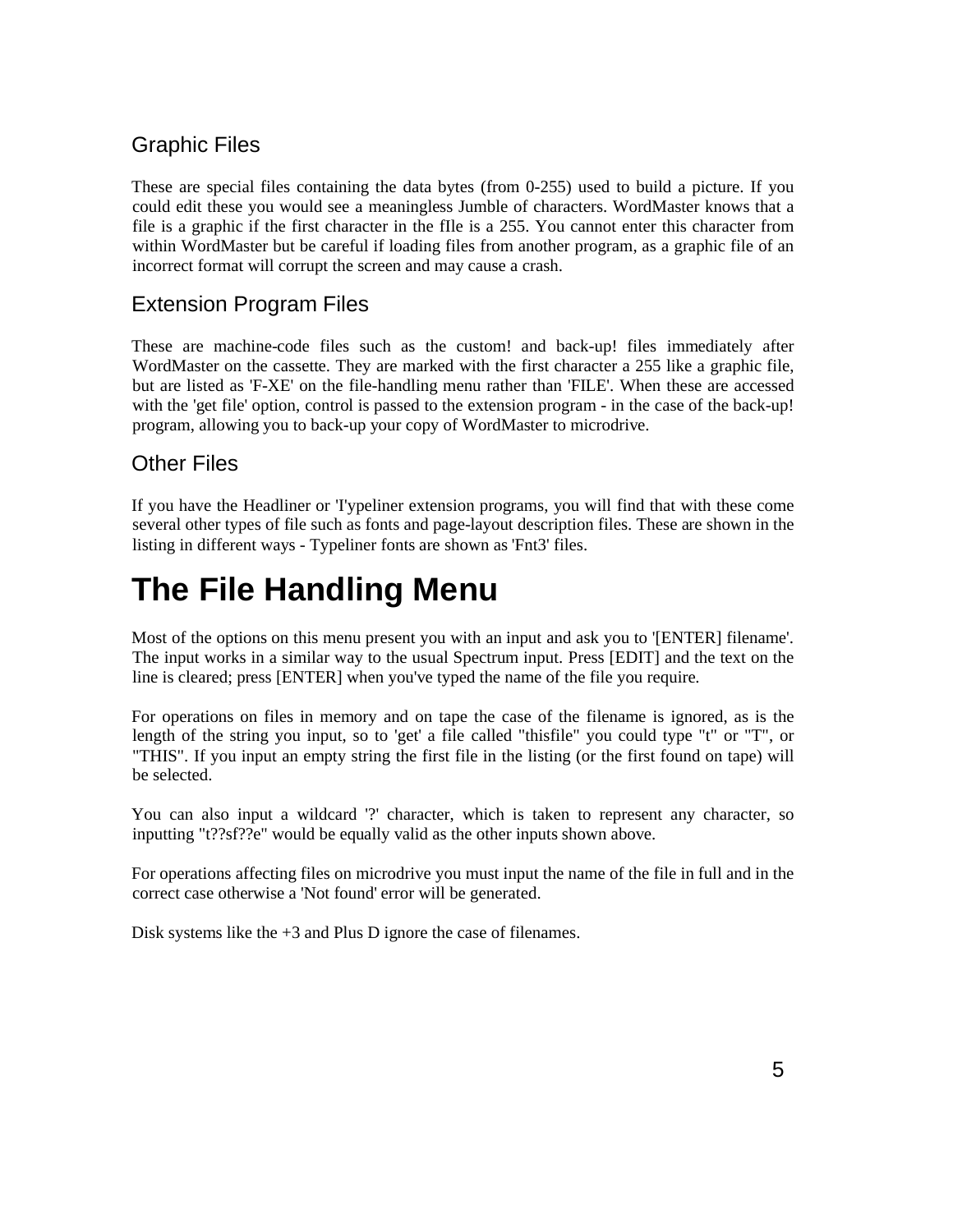# Listing the Files

You can list the files in memory by pressing [Q], which you will need to do particularly after a LOAD. if there are more than 20 files in memory the listing halts when the screen is full and asks you to 'press any key' before continuing the list. If you press [BREAK] at this point the listing will stop and the FILE HANDLING menu reappears.

# Get File

This option is used to access a particular file stored in memory. If the file is a graphic, it will be displayed. If it's an extension program it will be run. If it is a text file, this option takes you through to the OPTIONS menu.

# Create File

This option creates an empty text file at the end of available memory ready for you to write a document. Two files can have the same name, but this would cause confusion and is not recommended.

You can create files with a 'blank' filename, where in fact the filename is" " (ten spaces). If necessary, text files can be renamed from the OPTIONS menu.

# Delete File

The 'delete' option first asks 'Yes/No?', to which you must press the 'Y' key to continue. Enter the name of a file and it will be deleted from memory. The same rules for filenames apply as described previously.

### Link Files

Two text files can be linked together, allowing you to work on individual sections of a document separately before linking. Once files are linked they cannot be split. so again the 'Yes/No?' prompt is used. You must then type the name of the file you wish to link to the last file on the listing. If you type the name of the last file itself, then this file will be linked to the file preceeding it.

If you find you have made a mistake, use the BLOCKS function from editing to move the sections around again.

# Drive

The DRIVE number (or letter on  $+3$  versions) shows the currently selected storage device. Pressing [D] will increment the drive number from 0 to 2 and back to 0 again. If drive 0 is selected, then all SAVES and LOADS are to tape. If you do not have a disk or microdrives you should leave this set to 0.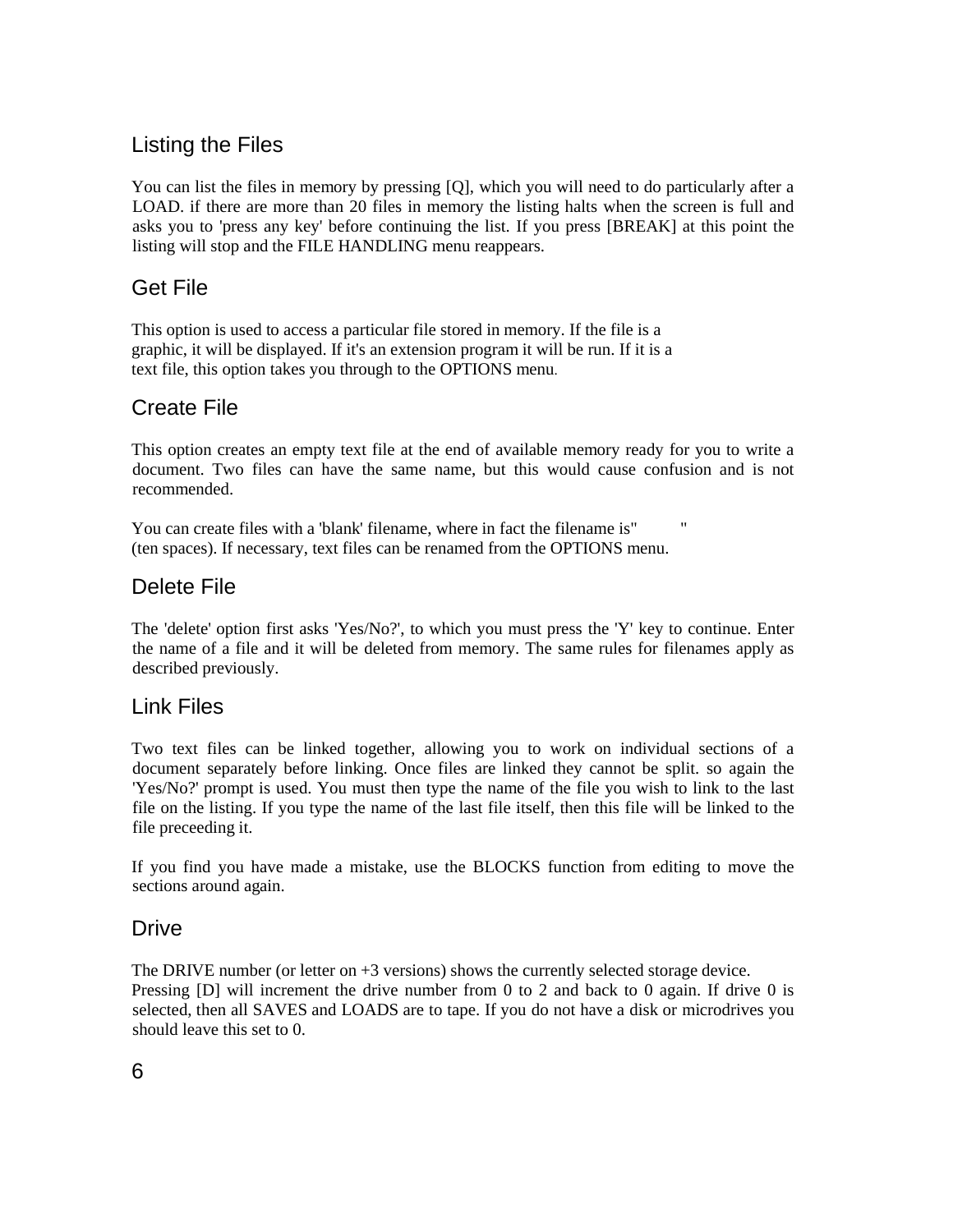On the  $+3$ , the Drive number cycles through T:, A:, B: and M:. These refer to tape, disk A, disk B and the RAM disk

# Erasing A File

The ERASE function on the FILE HANDLING menu will erase a named file on the currently selected disk. Inputting an empty filename will abort this before execution.

# CAT

You can CAT the selected drive from FILE HANDLING by pressing [K]. The directory displayed will not be cleared unless you press [Q] to list the files in memory (or any other key that would clear the screen).

# **Saving & Loading**

Wordmaster works with both cassette and disk, cassette operations being selected by setting 'drive 0' or 'drive T' on the FILE HANDLING menu.

If you have disks or microdrives you will have to transfer the program and demonstration files from the cassette to a disk. How to do this is described in the MAKING A BACKUP COPY section.

# (BREAK)

Pressing [BREAK] during a cassette operation will not in any way affect the running of program. You can do this to abort the automatic VERIFY after a SAVE operation, or to halt a LOAD if you have not found the file you want.

Pressing [BREAK] during a microdrive operation can have unforseen consequences, such as corrupting the cartridge or certain memory areas. As in all other circumstances, the microdrives must be handled with care if they are to perform efficiently.

You can abort a disk SAVE, LOAD or ERASE by inputting a blank filename, in which case you will return to the main routine.

# Loading Files

If loading from cassette, entering an empty filename will load the first CODE file found. The same rules for filenames (wildcards, case ignored) apply as described previously.

If loading from disk you must enter the filename in full, otherwise an error will be generated. The error will also occur if the file you try to load is a BASIC or other than CODE-type file.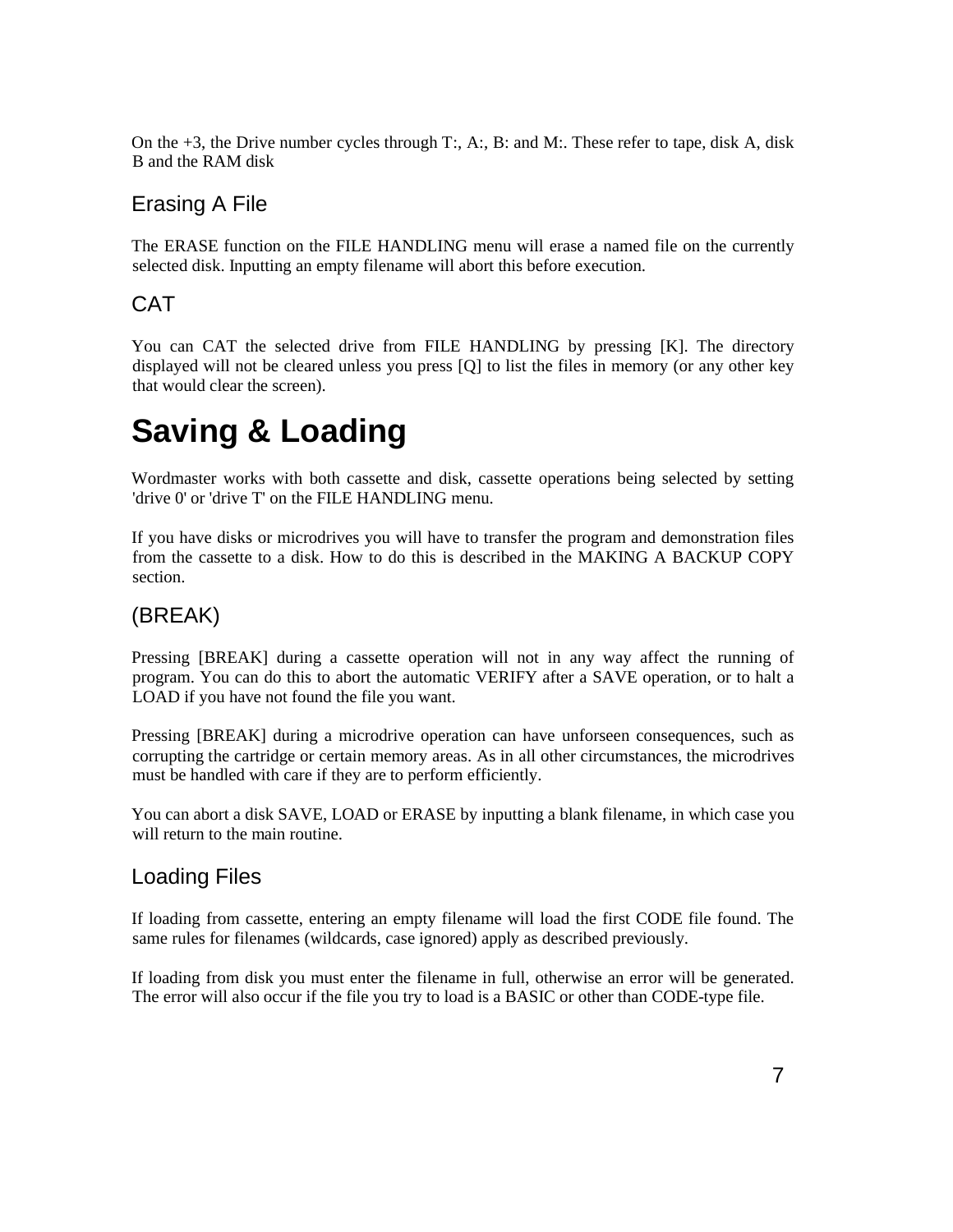If there is insufficient memory to load the new file a 'No Room' error will be generated. if this happens you will have to delete some of the files in memory to make more room, then retry the load.

The above conditions apply also to loading graphics.

# Saving Files

with the [S] option on the FILE HANDLING menu all the files currently in memory are saved as a group. If a group of files are saved, all the length and name data for each file is saved together, whereas if a file is saved on its own only the contents of the file ltself are saved.

This means that when files are loaded back into WordMaster, the program must be able to tell whether the file being loaded is a group or a single file. In the case of files saved to cassette, this is done by adding 128 to the ASCII code of the first character of the filename (underlining it). When the files are loaded back in, this is detected and the appropriate action taken.

This can be troublesome if you load a file from another program (or a CODE fileby mistake) where the first character in the filename is a BASIC token or a UDG. The best solution is to keep your WordMaster files separate from other CODE files, which is a good idea in any case.

This problem does not occur with microdrives, as 'groups' saved to these are marked in a special way that you cannot duplicate other than from machine-code.

### Disk and Microdrive Errors

Disk errors will return you to BASIC. You can restart WordMaster by typing RUN 10. Because of the great number of disk interfaces for the Spectrum it is not possible to describe every possible error for each system. When a disk error occurs you should consult the relevant manual for more information as to why this occurred.

The most common (and slightly confusing) disk error is "CODE LENGTH ERROR" or similar. This happens when you try to load a file into a space which is too small for It. If this happens when using the [L] load option on the FILE HANDLING menu, it means there isn't enough room for the file. You will have to delete some files in the listing in order to make room.

Most microdrive errors are detected and trapped by the microdrtve version. If you try to load a non-CODE file a "Not Found" message will appear; if there's not enough memory to load a file a "No Room" message appears.

+3 Users may encounter problems with filenames when saving or loading from disk. The original Spectrums used a ten character filename system, the  $+3$  uses a twelve character system.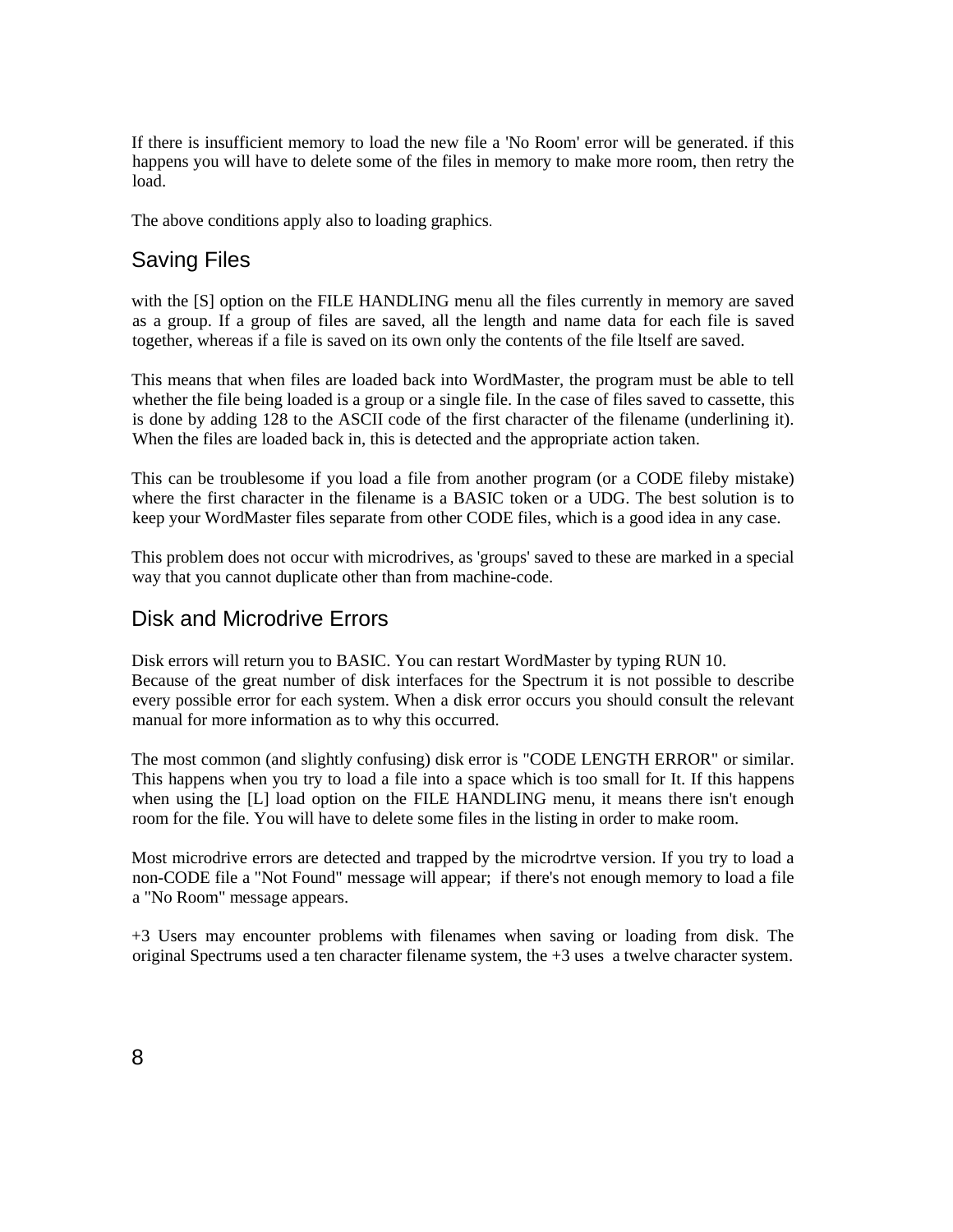Because the present +3 version of WordMaster is a direct conversion of the 48k version, only ten character filenames can be used.

The +3 also does not permit certain characters such as '-' and '\*' to be used in a filename. You should study the relevant part of the  $+3$  manual to see which characters can be used.

# Loading Non-Standard Files

Any CODE file that is no longer than 29600 bytes can be loaded into WordMaster. Files from other applications may be stored on disk as string- array or 'print' type files. You will have to convert these into CODE files and re-SAVE them.

It may be easiest to load the file back into the original application and then save it onto tape, where it will most probably be saved as CODE. You can then load from tape into WordMaster.

Some files may contain non-ASCII characters. These can be removed with the ASCII function on the OPTIONS menu or by using the SEARCH/REPLACE function.

Warning: if a file is marked like a graphic or extension-program file with a 255 as the first character (see FILE TYPES) accessing the file may well cause a crash.

Files loaded from tape should not have any BASIC tokens in the filename.

# **Loading Graphics**

To print graphics, the graphic has to be in memory (shown in the FILE HANDLING listing). You can use the HEADLINER extension program to create graphics from within WordMaster itself, or you can Import graphics from other programs such as Art Studio.

To load a SCREEN\$, press [GRAPH] on the FILE HANDLING menu. Then input the name of a SCREEN\$ stored on the current drive. Once the SCREEN\$ has loaded, you will find a new menu appears on the bottom two lines of the screen and a flashing box in the upper display.

You can now sample a section of the display and store it as a graphic file. The 'q', 'a', 'o' and 'p' keys move the box around the screen and the cursor keys alter its shape. Pressing [SPACE] will abort and quit to FILE HANDLING, pressing [ENTER] will store the area enclosed by the box. The new file is stored in a compressed state under the name with which it loaded.

Once you have stored a graphic you can save it as a file with the normal save options. If you save a graphic file to disk you can later reload it with the [L] load option rather than the [GRAPH] option, which should only be used to load SCREEN\$.

Remember that a graphic has to be in memory before you can print it!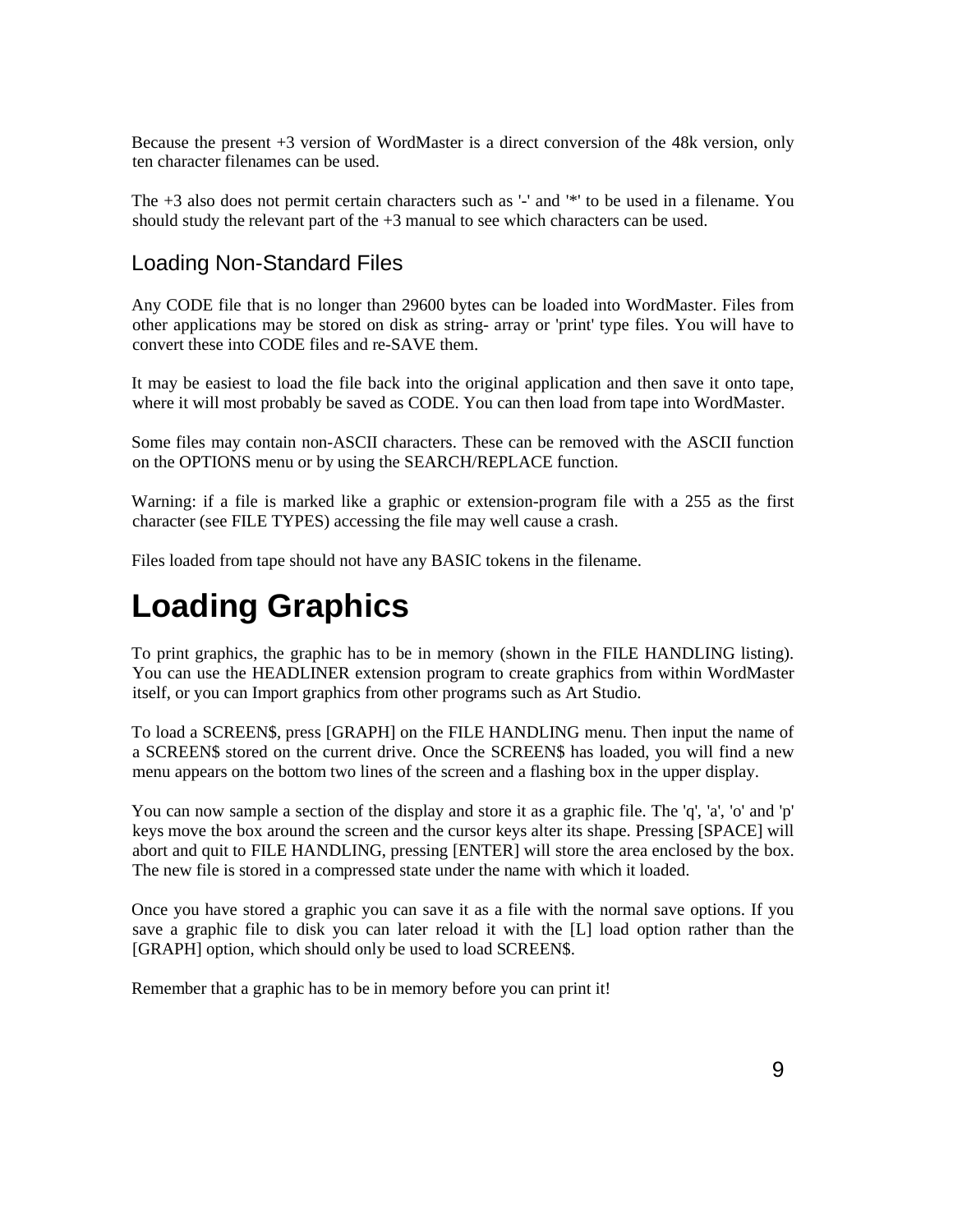# **The Options Menu**

The OPTIONS menu is reached whenever you 'create' or 'get' a text or graphic file. If it is a graphic file then it is displayed and there are three options open:

- [Q] returns to FILE HANDLING.
- [S] saves the file to the currently selected drive.
- [R] asks you to input a new name for the file.

If it is a text-file, several more options are open. Also displayed is a line of status information on the bottom line. This tells you the current display column setting; the number of words in the file; the length of the file in characters and the number of character spaces free for use.

[P] takes you to the PRINT menu, described later under PRINTING. [ENTER] takes you into text editing - see EDITING THE DOCUMENT.

# Column Width

The displayed column width can be altered from this menu by the left/right cursor keys. If there is some text in the file, you will see it being rejustified as the column width is altered. The text will be printed out in this column width unless overrided by the **>column** command (see COMMANDS).

### Colours

[C] takes you to the colours menu. Pressing C, B or D will now change the command-line, border and text display colours. You can cycle through the colours until you find the combination you want, but beware - if you return with a border colour of white on white (or similar) you will find that all the menus are invisible!

You should also make sure that the command-line paper colour is different to the display paper colour!

#### ASCII

[A] for ASCII is potentially very destructive. What this does is strip away all command lines, special characters and underlines from the text. All non-standard characters other than 13's (carriage returns), 8's (backspaces), and 9's (tabs) are removed. You are asked 'Yes/No?' before this is executed. On a large file with many characters to be deleted this may take some time.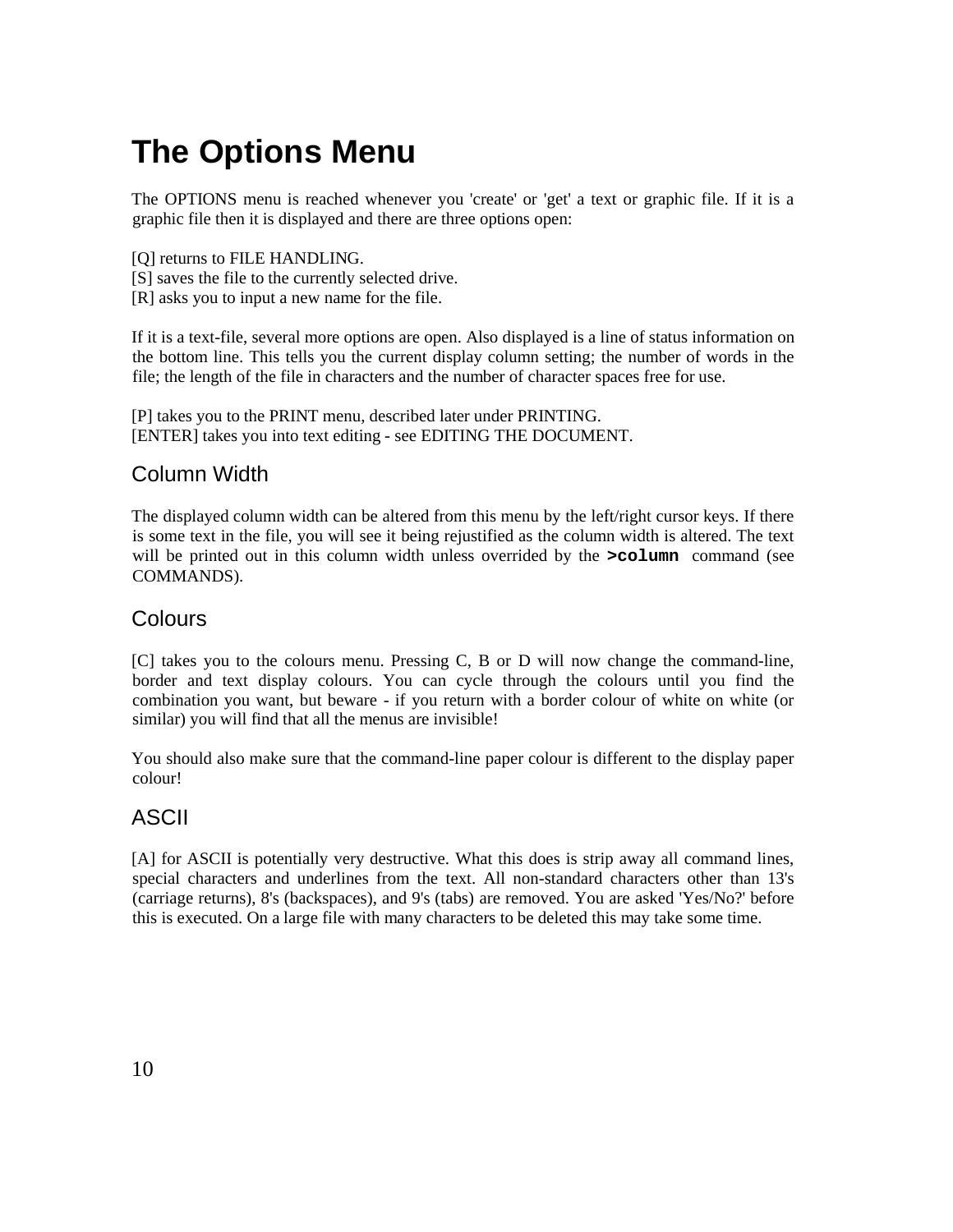# Find Page

[F] for find page will move through the file placing the cursor at the start of each page as it would be printed. The location of page-breaks depends very much on the settings made on the 'print' menu and any commands in the text such as 'wide'. See the COMMANDS and PRINTING sections for further details of their operation.

# **Editing The Document**

The process of actually writing your documents can be approached in a number of ways. Generally it is best to do the writing first and worry about print-styles and layouts later. WordMaster is very flexible when it comes to the final layout stage.

The more advanced features are available through the command-line system described later, though for simple letter writing you will probably only need to use the commands affecting margins and Justification.

Another point to note is that unless you use commands that override it, the screen layout represents exactly what will be printed. This can he very useful for tabular work, indented text etc.

#### Special Keys

| [INVERSE VIDEO]                  | Quit back to OPTIONS menu          |
|----------------------------------|------------------------------------|
| [CAPS LOCK]                      | Upper/Lover case text              |
| [DELETE]                         | Delete character behind cursor     |
| [ENTER]                          | New line/end paragraph             |
| [TRUE VIDEO]                     | Insert COMMAND LINE marker         |
| [EXTEND MODE]                    | Insert mode on/off                 |
| [SYMBOL SHIFT] & [Q]             | FastScroll on/off                  |
| <b>GRAPH1</b>                    | Select CONTROL CHARACTER           |
| [SYMBOL SHIFT] & [I]             | Underline character beneath cursor |
| [EDIT]                           | DELETE/UNDELETE word or line       |
| SYMBOL SHIFT] & [W]              | BLOCK handling function            |
| $[$ SYMBOL SHIFT $]$ & $[$ E $]$ | SEARCH/REPLACE function            |

[ENTER] inserts a carriage return into the text (displayed as an arrow pointing downwards) this marks the end of a paragraph and a line feed, and can be used to separate sections with blank lines or to double- space paragraphs.

[TRUE VIDEO] inserts (on a new line) a command character that looks like a '>'. The new line will be displayed in a different colour to the main text. The text on the line following the command character is not printed, instead it is interpreted by WordMaster rather like the instructions making up a BASIC program. to produce effects on printout like elite & condensed pitches, or centred justification. See the section on COMMANDS for how to use these.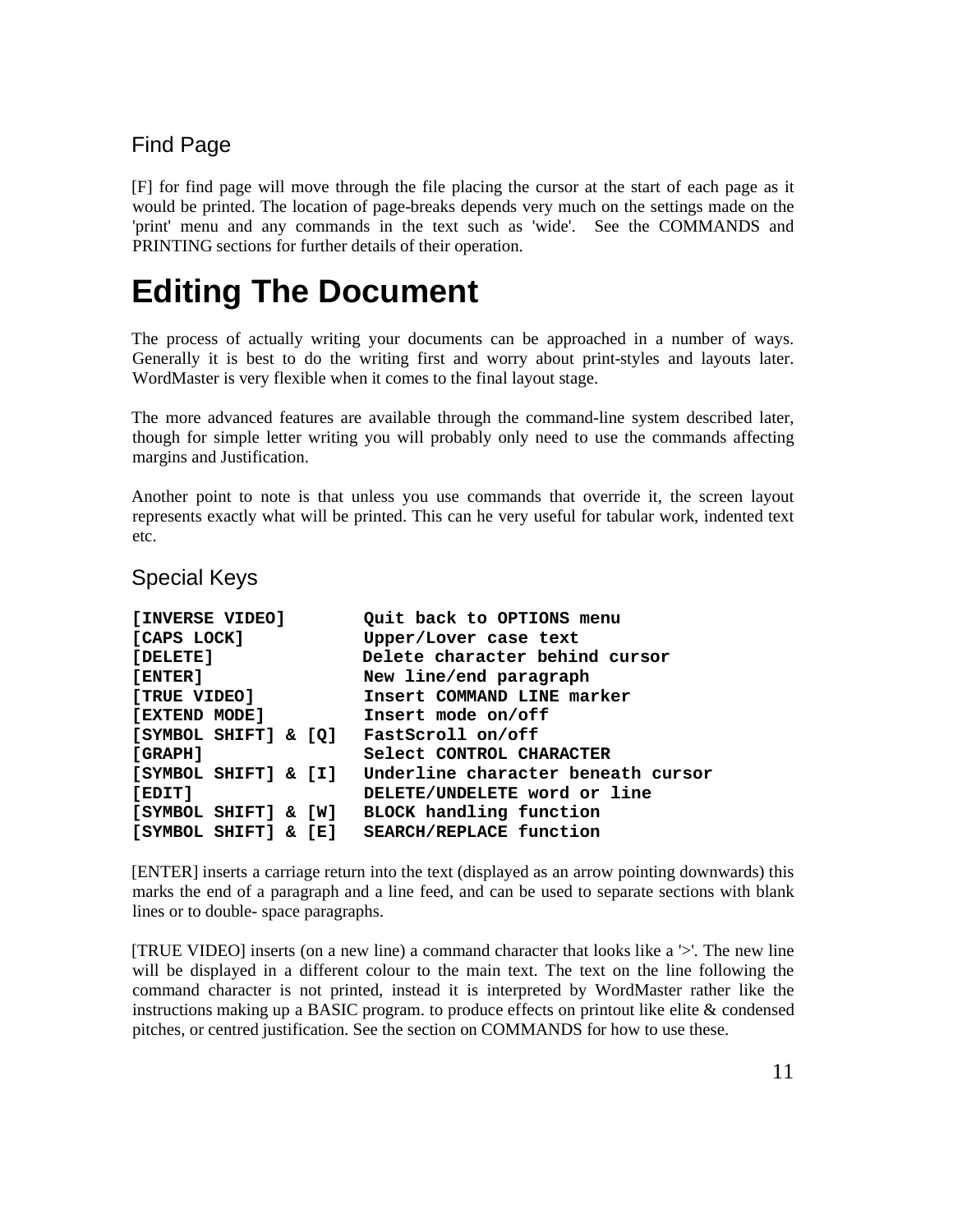# Insert Mode

The insert mode is switched with the [EXTEND MODE] key. It works by pushing all the text right and inserting a character at the current cursor position. If insert is off, then the character under the cursor is overwritten with any new character typed. Paragraphs can be indented by inserting spaces at the start of the paragraph. In a similar way words can be pushed across to the right of the screen or tabulated into lists.

Pressing [DELETE] when in this mode pulls all the text to the left, thus deleting the character behind the cursor.

# Fast Scroll

This is switched on and off with [SYMBOL SHIFT]  $\&$  [Q]. Normally you scroll the text up or down one line at a time by moving the cursor to the top or bottom of the screen and 'pushing' against the edge. With fast scroll on, the screen scrolls down eight lines at a time, and moves up to the start of the last paragraph.

# Control Characters

Pressing [GRAPH] will bring up a new menu in the lower screen allowing you to insert printer control characters into the text. These are used to select different print styles such as emphasised and italics when the document is printed. See the CONTROL CHARACTERS section for more details.

# **Underlining**

Words are underlined by moving the cursor over the word and pressing [SYMBOL SHIFT] and [I]. Repeating the procedure de-underlines the word.

# Cursor Movement & Wordwrap

When the text is displayed WordMaster checks that words are not split at the end of each line. If a word is overlapping the edge of the line, the line is broken at the last space before the word, and the word printed on the next line.

This means that the lines as displayed are all of varying lengths. The effect of this is that if you move the cursor to a position beyond the end of a line, then press a key to insert a character, you will find that the cursor Jumps back to the end of the line. This sounds confusing but is easily apparent in use.

# Delete/Undelete

Pressing the [EDIT] key brings up a new menu with several options. The [EDIT] key will now delete the word behind the cursor, storing it to be un-deleted if required. [ENTER] un-deletes the word, useful if you deleted it by mistake.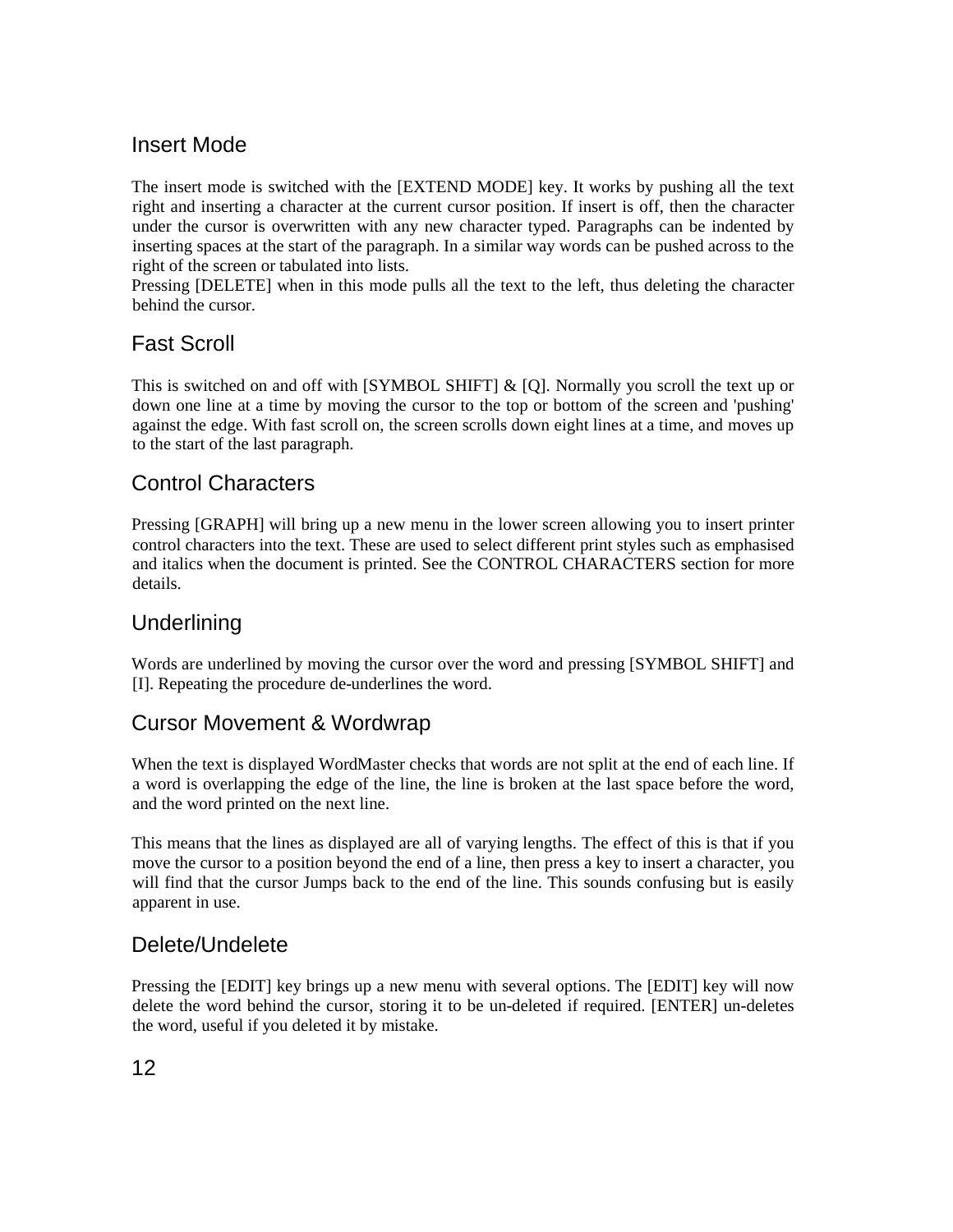[DELETE] will now delete all the text on the line behind the cursor, and [CAPS-LOCK] will insert a blank line ready for you to overwrite.

You can move round in this mode using the cursor keys, handy for swapping round short phrases or words without using the BLOCKS functions. Any other key will return you to the main menu.

#### Blocks

Pressing [SYMBOL SHIFT] and [W] activates the BLOCK handling function. The cursor will flash rapidly and you will be prompted to [ENTER] the start of the block. Pressing [ENTER] will place a marker at the cursor position. It should be noted that the markers for start and end of block are temporary and are erased if you clear (ie. scroll) the screen. If the block is very large, you may find you cannot remember where you positioned the markers, but fear not, if you get lost you can quit this function at any time by pressing [SPACE].

After marking the start and end you are prompted with the options available for the block. DELETE and SAVE are fairly self explanatory, though be careful when deleting as the removed text cannot be recovered.

MOVE block allows you to relocate the block anywhere in the textfile. Take the cursor to the new position and press [ENTER].

COPY block will copy the block to wherever you position the cursor even if this is inside the present block, though I wouldn't recommend doing this. As you might imagine. you cannot MOVE a block to within itself.

### Search/Replace

[SYMBOL SHIFT] and [E] activates the SEARCH/REPLACE function, asking you to input the 'search\$'. This can be any string of characters up to 64 characters long. You can also input the special characters produced with [GRAPH] (see CONTROL CHARACTERS section). and the wildcard '?' character as for other input. A carriage return (paragraph end) character can be entered by pressing [GRAPH] then [ENTER].

Next you are asked for the 'replace\$'. After this input, if you inputted an empty 'search\$' you will return to the main routine.

The first incidence of the search phrase is found and the cursor moves to the start of this and flashes. There are now three options. [SPACE] will quit the search, leaving the cursor at the word just found. [ENTER] will ignore the word, looking through the text to find any further occurrences. [DELETE] will replace the word with the 'search\$' - if this is blank. the word is simply deleted.

There are two switchable options with this function. By default both are switched OFF whenever you enter the routine. The auto-replace setting will, if ON, automatically replace every occurrence of the 'search\$' with the 'replace\$'.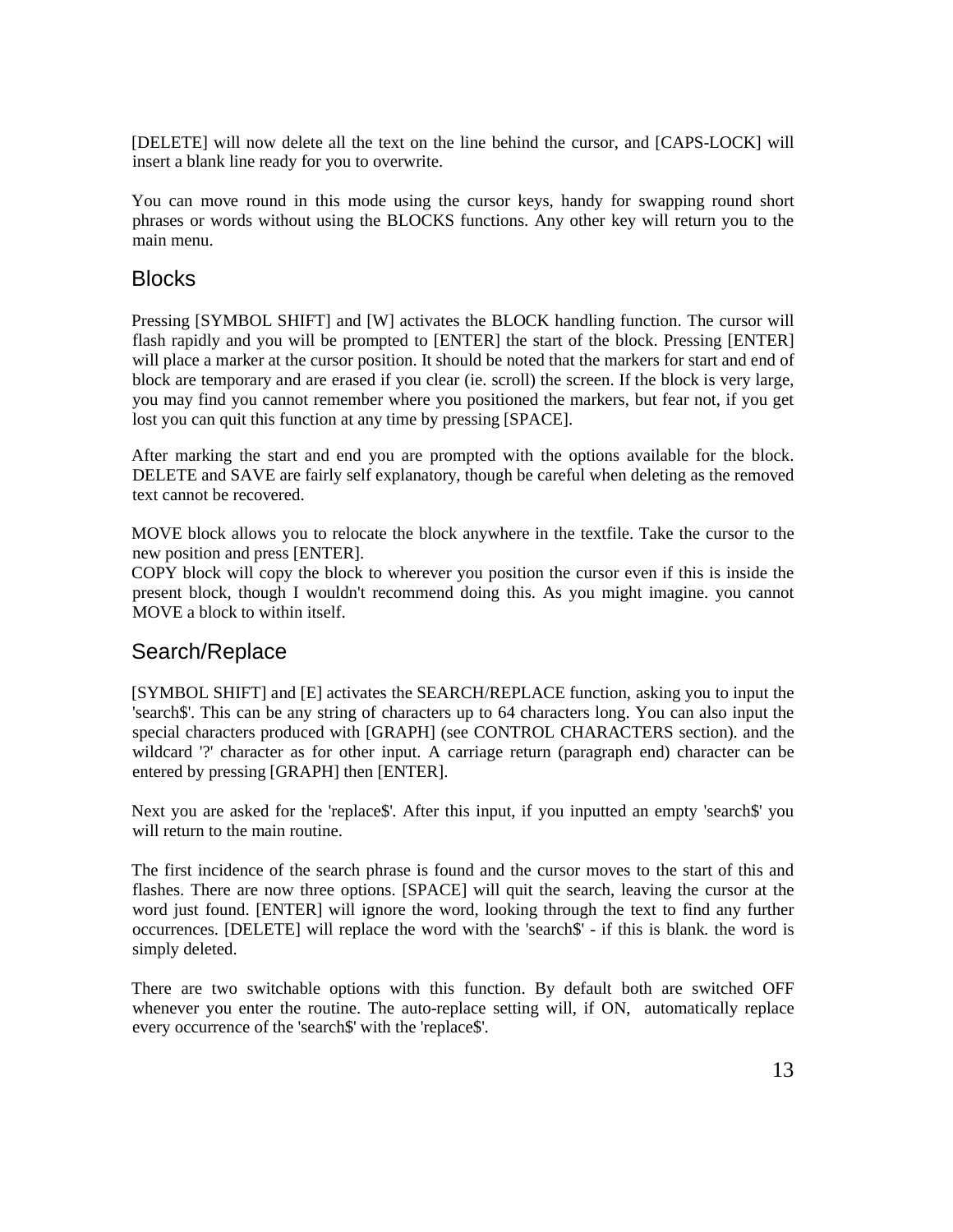The check-case setting selects case sensitivity. With this OFF, a search for "the" would find "The", "THE" or "tHe"; with this ON, case has to match exactly. if check-case is switched off then the way the word is replaced depends on the case of the first letter of the 'replace\$':

| Word found: | 'replace\$': | After replace: |
|-------------|--------------|----------------|
| today       | Yesterday    | Yesterday      |
| Today       | Yesterday    | Yesterday      |
| today       | yesterday    | yesterday      |
| Today       | yesterday    | Yesterday      |

As you can see, if the first letter of the replace\$ is lower case, then the case of the output string is matched with that of the word found, Remember that words which start sentences have a capital (upper case) letter, whereas the same word in the middle of a sentence could start with a lower case letter. This 'toggling-case' function allows you to replace all the incidences of a word without worrying whether the word starts a sentence or not.

# **Commands**

Because of the wide variety of print options available with WordMaster a system of command lines is used to select certain functions for printout.

Pressing [TRUE VIDEO] inserts a command character, the '>', into the textfile. The character always appears on a new line at the left of the diplay, and the line is printed in a different colour to the main text. Commands must be typed immediately after this character.

All commands must be in lower case letters: invalid commands are simply ignored. None of the text on the command line will be printed, hence you can use a command line to hide comments within the text.

The main commands are described here. There are some other commands which are dealt with under the GRAPHICS and HEADERS & FOOTERS sections.

Most of the commands can also be abbreviated: **>Lprint** can be shortened to **>L** or **>l** for example. The commands and their abbreviations are listed in Appendix C.

### Resetting the Printer

#### >**reset**

You should always RESET the printer to its switch-on state whenever you start a new print. You can do this by temporarily switching off the printer or by using the >**reset** command at the start of the text file.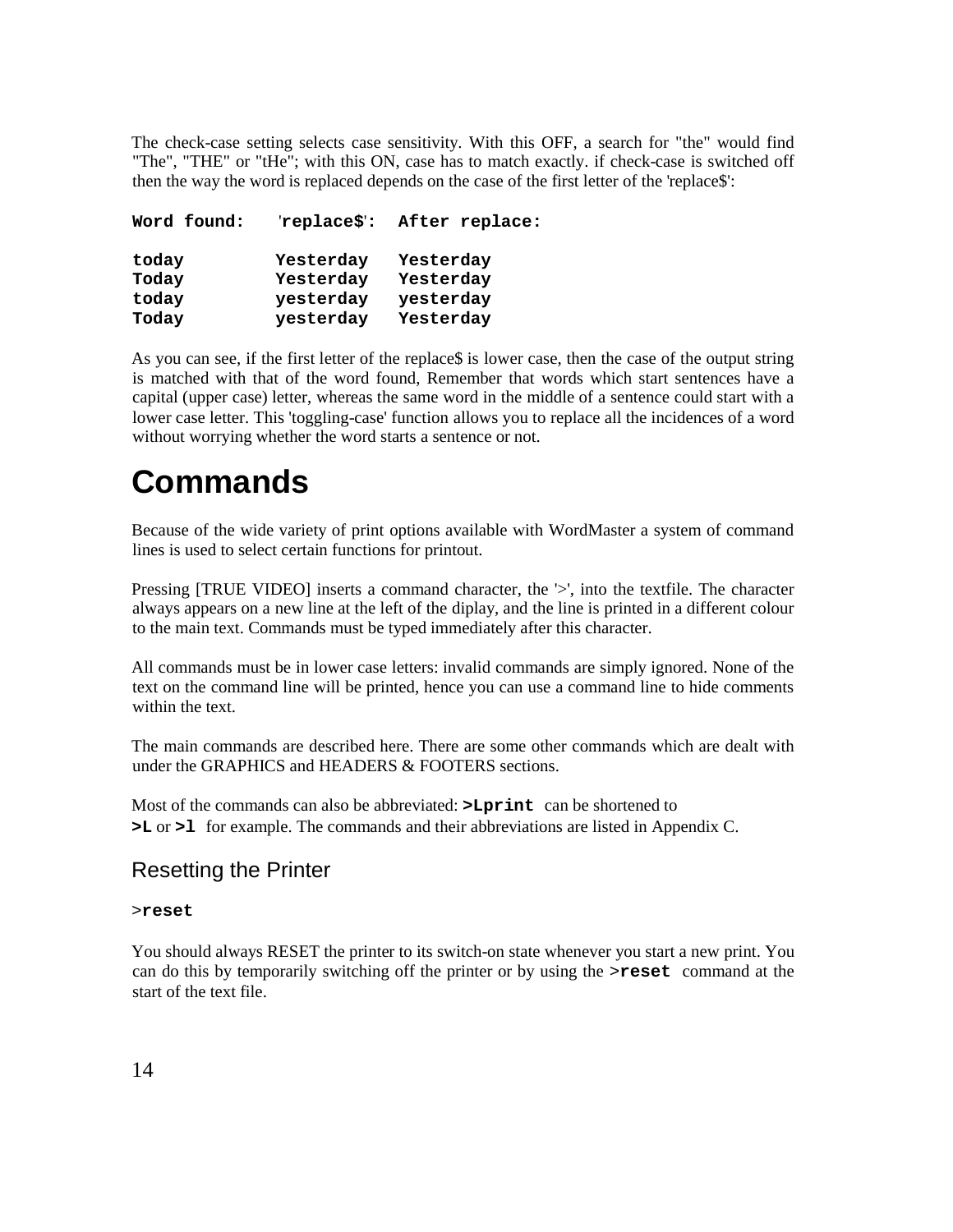The **>reset** command switches off all margin, style and pitch settings, and sets top of form, hence if you are using form feeds you should only use this at the top of a page Line spacing is set up after the **>reset** command,

When in 'single' sheet print mode, a reset is sent at the start of each page (to set top of form) and then margins, styles etc. are set before printing continues,

NOTE: The BROTHER HR-5 does not have a reset function. You should use the custom! extension program to disable this function by changing the codes used for reset to 0. The printer will have to be reset manually (by switching off then on again) whenever you start a print.

#### **Margins**

**>marqin n >column n**

The **>margin** command sets a left margin of 'n' characters. The margin is always set in pica (10 th's of an inch), even if you have another pitch set. It does this by temporarily switching off the other pitches while it sets the margin.

The **>column** command sets the width of the printed lines to 'n' characters in whatever pitch you have set. You can set a column width from 16 to 255 characters independent of how the text is displayed, though effectively you are limited by the printer carriage. If you do not use the **>column** command, the text will be printed in whatever display column you have set.

NOTE: The BROTHER HR-5 does not have a margin function, so you should not use the margin command with this printer. See the PROBLEMS WHEN PRINTING section at the end of this manual for details of how to get around this problem.

# Draft & NLQ Print-Modes

**>draft >nlq**

These commands select either of the available print-modes. NLQ mode often overrides pitch settings such as elite and condensed, so make sure you switch these off before selecting NLQ.

If your printer does not have a NLQ mode, you should not use either of these commands.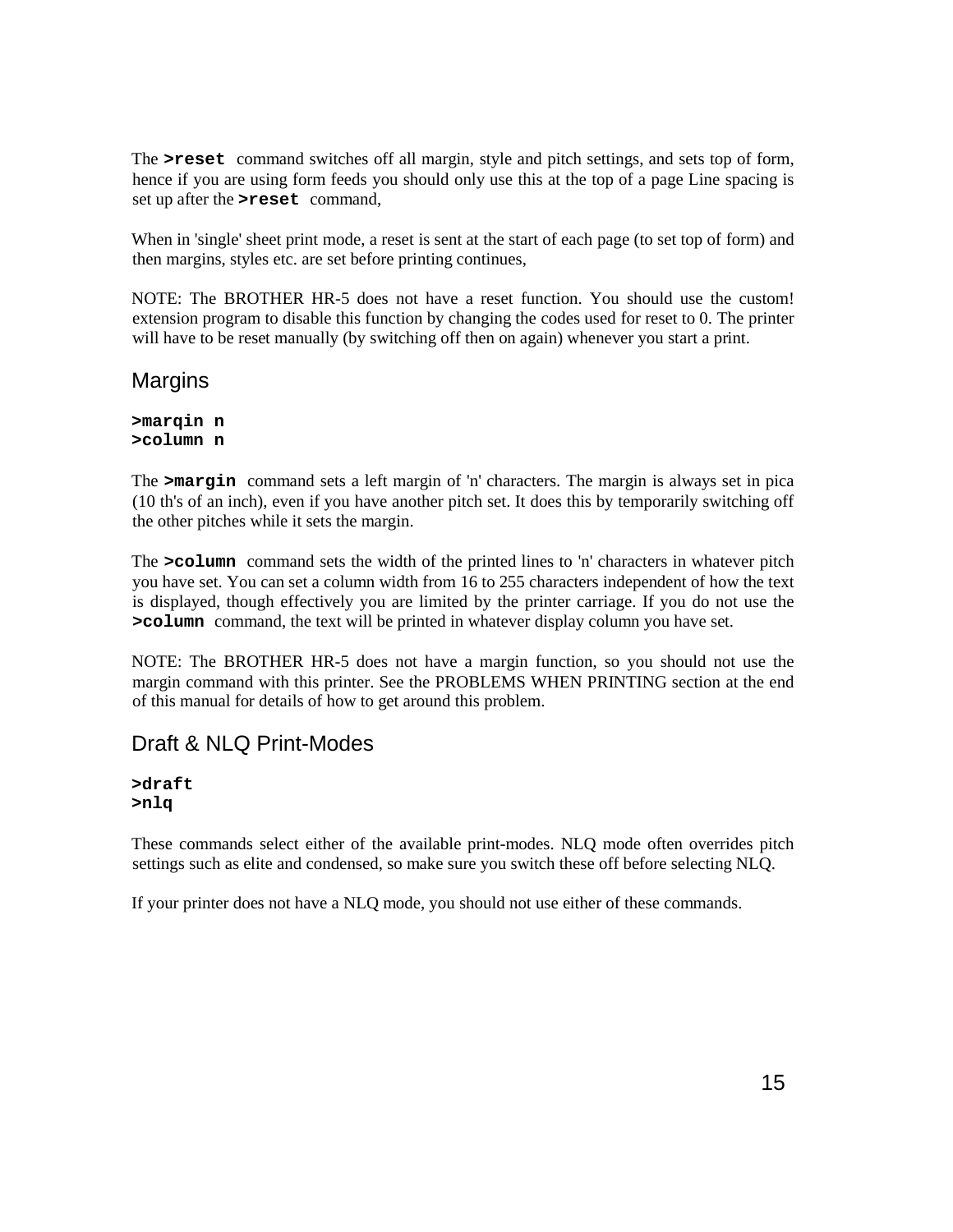# **Pitch**

**>elite >pica >condensed >large >normal**

The above commands all affect the pitch of the printed text. They can be used in all the valid combinations your printer accepts, so you could put **>e1ite** & **>condensed** at the start of the text file (after the **>reset** command!), and all the text from that point on would be printed in condensed elite.

The **>large** command produces double-width printing. When this is selected, the text is automatically re-formatted on output so you can leave the column width set as normal. The **>normal** command switches off both **>large** and **>condensed** if either of these are set.

#### Justification

**>fill >centre >right >left**

The Justification commands determine how the words are positioned within a line. This page is printed in **>fill** Justification - all the spaces between the words are 'filled' out so that left and right margins are even.

In **>left**Justification the text is printed exactly as displayed, with the right margin ragged.

In **>right** Justification the reverse is true, the text is pushed across to the right margin and the left margin appears ragged.

In **>centre** mode, the lines are centred to the current column width, for titles and headings. You can also manually centre a line of text by setting the insert mode to ON, moving the cursor to the start of the line and adding spaces to the start.

# Sending Control Codes

#### **>Lprint n,n,n,n,n,n,n....**

The **>Lprint** command allows you to send a sequence of up to sixteen codes to the printer. You can use this for various functions, such as switching off the paper end indicator or selecting special character sets.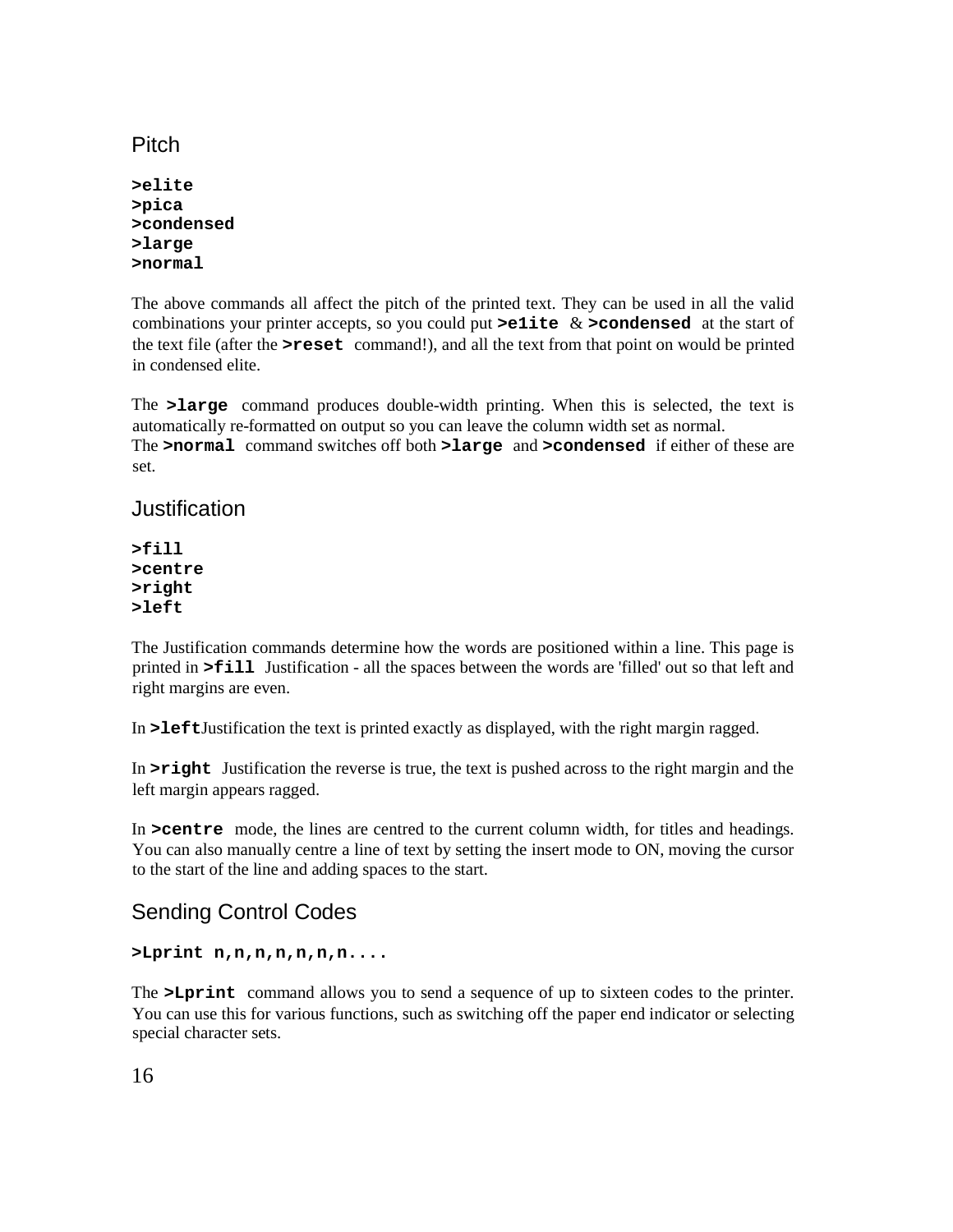You should not, however, use this to set pitches or any other function for which there is a special command. This is because WordMaster must keep track of certain parameters such as pitch and line spacing in order to calculate the size of graphics, page lengths etc. If you used >**Lprint** to set these functions, WordMaster would not know about it and confusion would result.

Some of the more useful printer control codes are listed in Appendix B.

# Page Breaks

#### **>form**

This forces a page break in the text, if you have selected a footer (see HEADERS & FOOTERS) this will now be printed, and if form feeds are ON the paper will be fed to the next page.

# User Definable Characters

#### **>def x n,n,n**

There are seven user-definable characters accessed by pressing [GRAPH] then a number key 1- 7. You can use these to print special characters not in the normal character set.

The'x' in the command refers to which UDC you wish to define, and each 'n' to a code you wish to assign to it. As an example:

#### **>def 2 97,8,94**

The '2' shown above must be the special UDC character accessed by pressing [GRAPH] then [2], not the numeral '2'. The example defines the second UDC as the three CHR\$ codes 97,8,94 (a, backspace  $\& \hat{\ }$ ), The result when printed looks like this:  $\hat{a}$ 

Up to three codes can be assigned to each character, in the range 0-255.

# Wide Spacing

#### **>wide**

This command selects wide spacing and fill justification for draft copies, manuscripts etc. The text is automatically printed double spaced so there is no need to alter the lines/page setting. It is important to note that this mode, once selected, cannot be switched off - and that headers/footers remain independent.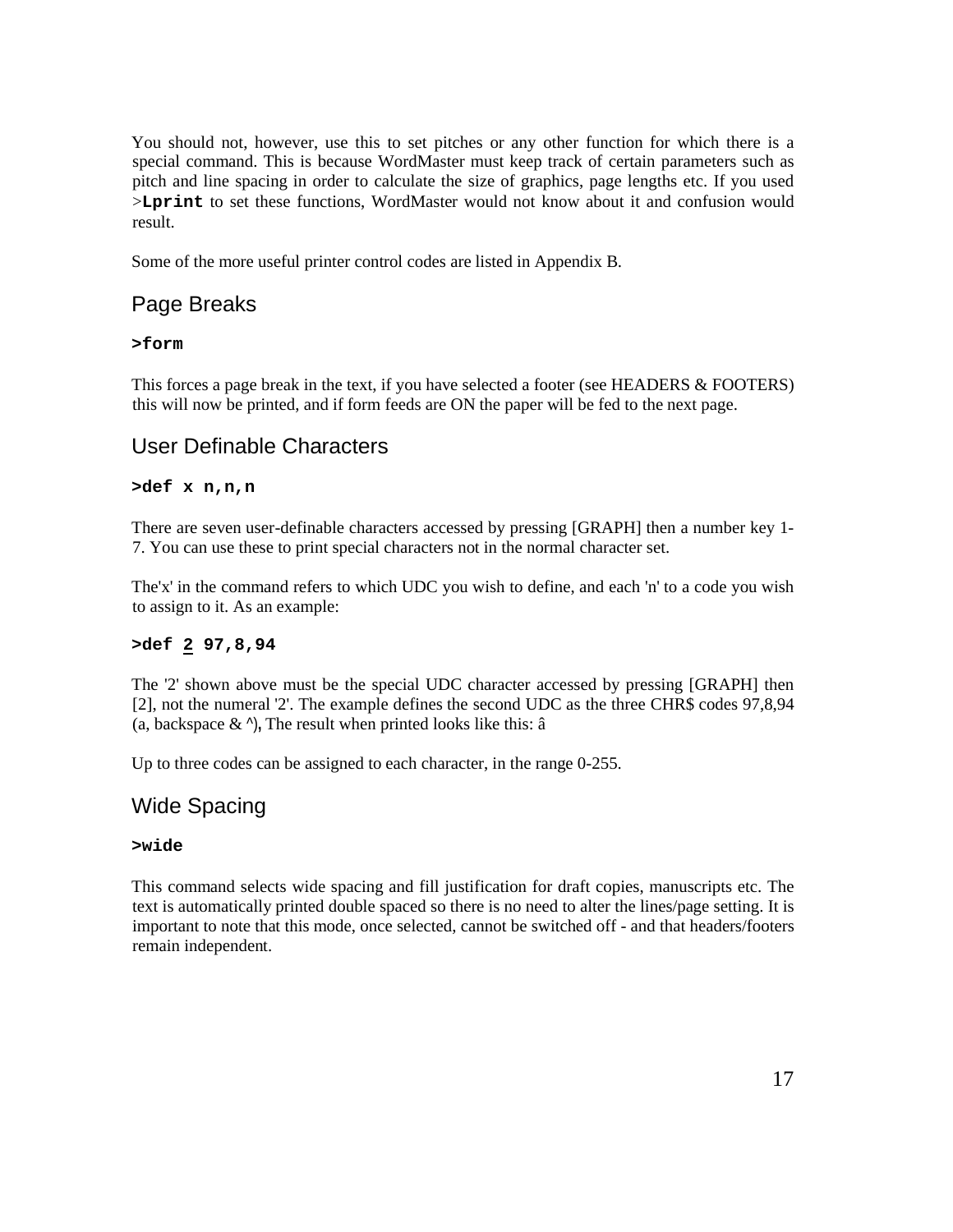# Problems With Commands

If you place comments on a command line after a command, like this,..

#### **>Lprint 7 (comment: this sends the ASCII code 7)**

...do not, as in the above example, place any numbers in the comment. When the line is interpreted, any numbers after the **>Lprint** command are sent to the printer, no matter where they are in the line. Hence the above example, instead of sending one 7, would send two. The above example is fairly innoccuous (7 being the 'bell' code) but if you were setting a form length or selecting a character set the results could he most undesirable.

This problem really only occurs with the **>Lprint** and **>def** commands, as **>margin** and **>column** only look at the first number encountered in the line.

# **Control Characters**

When you press the [GRAPH] key during text editing, a new menu appears in the lower display. Pressing a key from this menu results in a control character being added to the text.

The control characters are shown inverted in the display, and are used to mark changes in print styles:

#### **[GRAPH] &: Produces:**

```
E Emphasised on
```
- **D Double-Strike on**
- **I Italics on**
- **S Subscript on**
- **^ Superscript on**
- **e Emphasised off**
- **d Double-Strike off**
- **i Italics off**
- **s Super/Subscript off**

As an example: create a new text file and type *"This is emphasised printing"* at the start of the file. Switch the Insert mode ON and Caps Lock OFF. Now move the cursor to the start of "emphasised" and press [GRAPH] followed by [CAPS SHIFT]  $\&$  [E]. The  $E$  control character should appear.

Now move the cursor to the start of "printing" and press [GRAPH] followed by [e]. The e control character should be inserted.

If you print this out, you should find that the word "emphasised" is printed in the printer's emphasised style.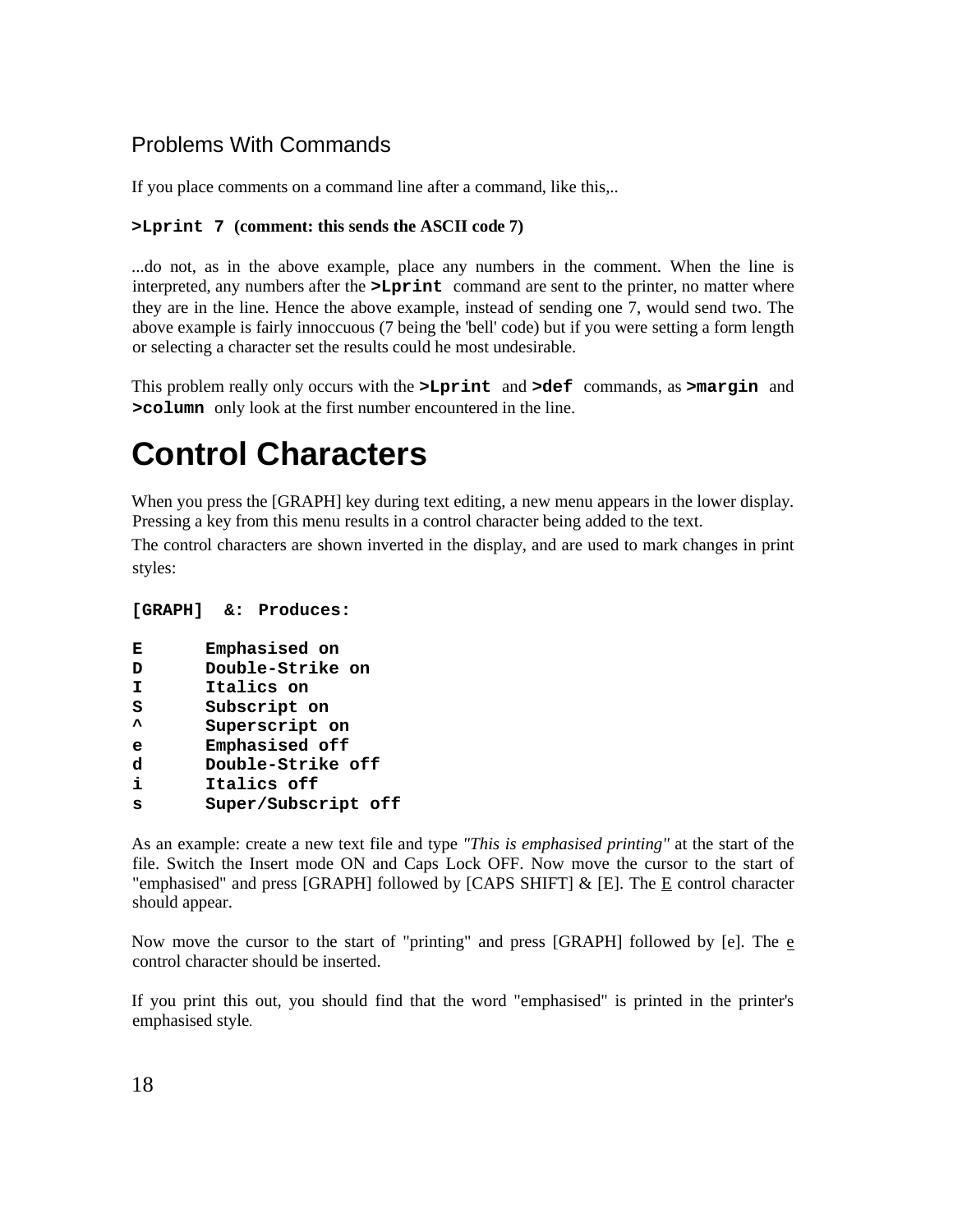# User Definable Characters

Pressing [GRAPH] then a number key from [1]-[7] inserts a special definable character into the text. Each of these can be defined to hold a string of up to three codes in the range 0-255. See COMMANDS for how to define the characters.

### **Backspace**

Pressing [DELETE] inserts the backspace character, displayed as a backwards pointing arrow. This can be used for overprinting; type "a" then hit [GRAPH] and [DELETE] then"´". When printed, the"´" character is backspaced over the "a", producing "á".

# Tabs

In order to speed up the printing of a 64 column line TABS are not implemented within WordMaster. To produce tabular work, lists etc. you will have to layout the work on the screen, using the insert mode to move the text to the required position.

The ASCII number 9 character (a tab) can be inserted into the text by pressing [EDIT]. On output this will cause the text to move across to the next tab position on the printer, though this will probably ruin any Justification you have set.

The character is displayed as a forwards pointing arrow, and was mainly incorporated so that you can use WordMaster to prepare text for other applications (we use it when producing files for the HiSoft Devpac assembler).

# Page Numbers

You can print the current page number anywhere in the text, though it is most convenient to place it in a header or footer (see appropriate section).

Pressing [GRAPH] then [CAPS LOCK] inserts a large dot'.' character into the text. After this you should type three zeros (thus: '.000') as the three characters after the dot are overwritten by the page number and following spaces.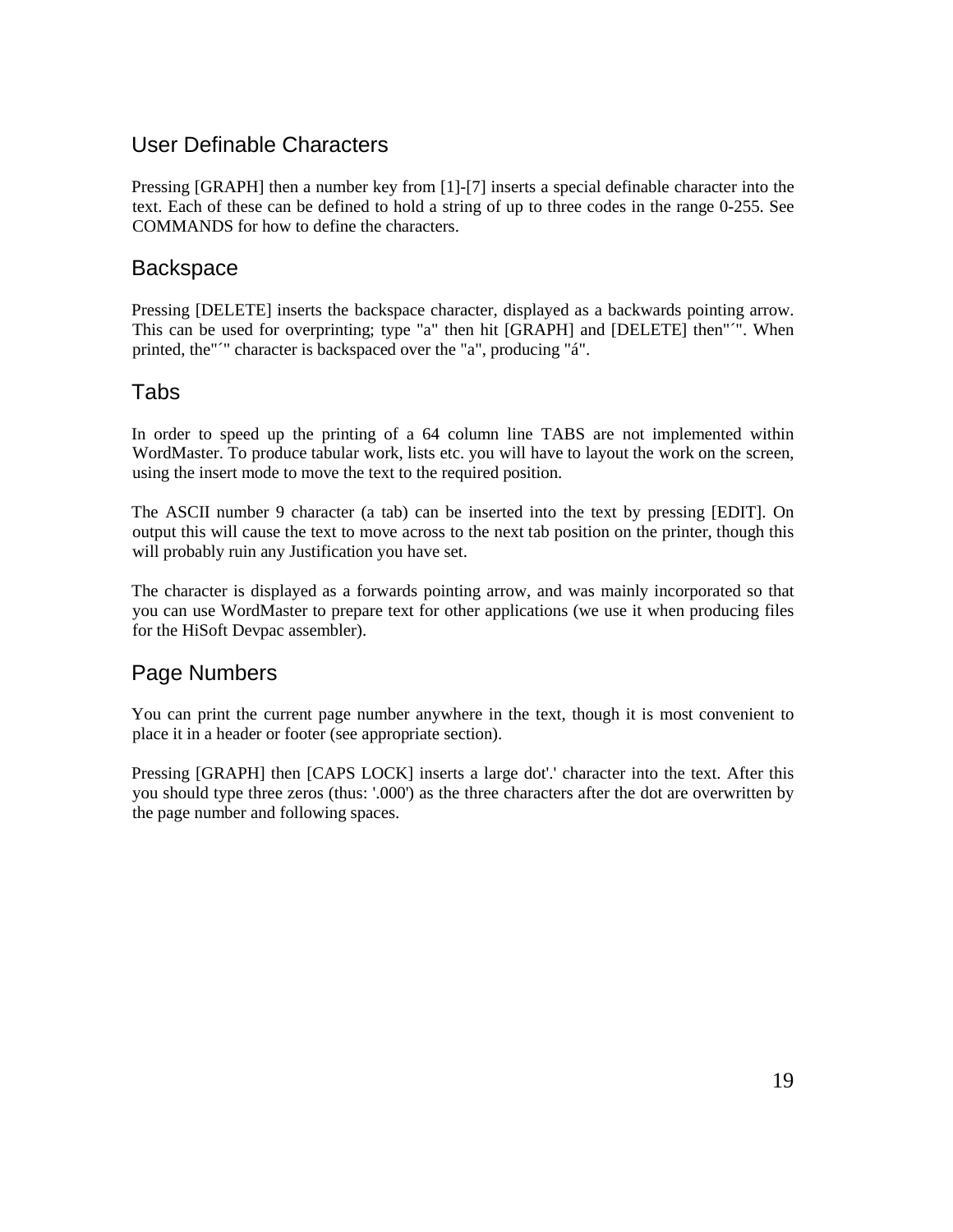# **Graphics**

Incorporating graphics into your documents is an advanced feature more commonly found on expensive word- processors for 16-bit machines. Graphics and text can be produced quite easily with WordMaster, but it should be noted this is not a full page layout system.

# Printer Requirements

To print graphics your printer must have the facility to set line feeds in 72nds of an inch and the ESC "L" graphics mode, producing bit-image graphics at 120 dots per inch.

To print graphics with text alongside (justified to either left or right) WordMaster must know the pitch of the text to be printed. The **>large** setting is assumed to produce double-width characters. The pitches assumed for the various combinations of elite/condensed/pica are:

```
PICA 10 CPI (Characters/Inch)
ELITE 12 CPI
CONDENSED PICA 17 CPI (approximately)
CONDENSED ELITE 20 CPI
```
If your printer produces a different pitch with any of these combinations you should avoid using that combination when printing graphics and text together.

# The Graphic Commands

Like most of the other print functions, a graphic is positioned within the text by a command line. The key command is:

```
>graphic z,y [name]
Where: x = width of graphic *1-4 
        y = height of graphic *1-2
   [name] = the name of a graphic file currently in memory.
```
If a graphic file of the correct name is not found the command will be ignored. The x  $\&$  y parameters can be left out, in which case the graphic is printed in \*2 width and \*1 height. These are the 'normal' settings, and produce a fair representation of the graphic as displayed on the screen.

If you use the **>graphic** command on its own, printing of text will be halted while the graphic is printed. To print the text alongside the graphic one of the following commands must be used immediately after the **>graphic** command:

```
>textleft
>textright
```
20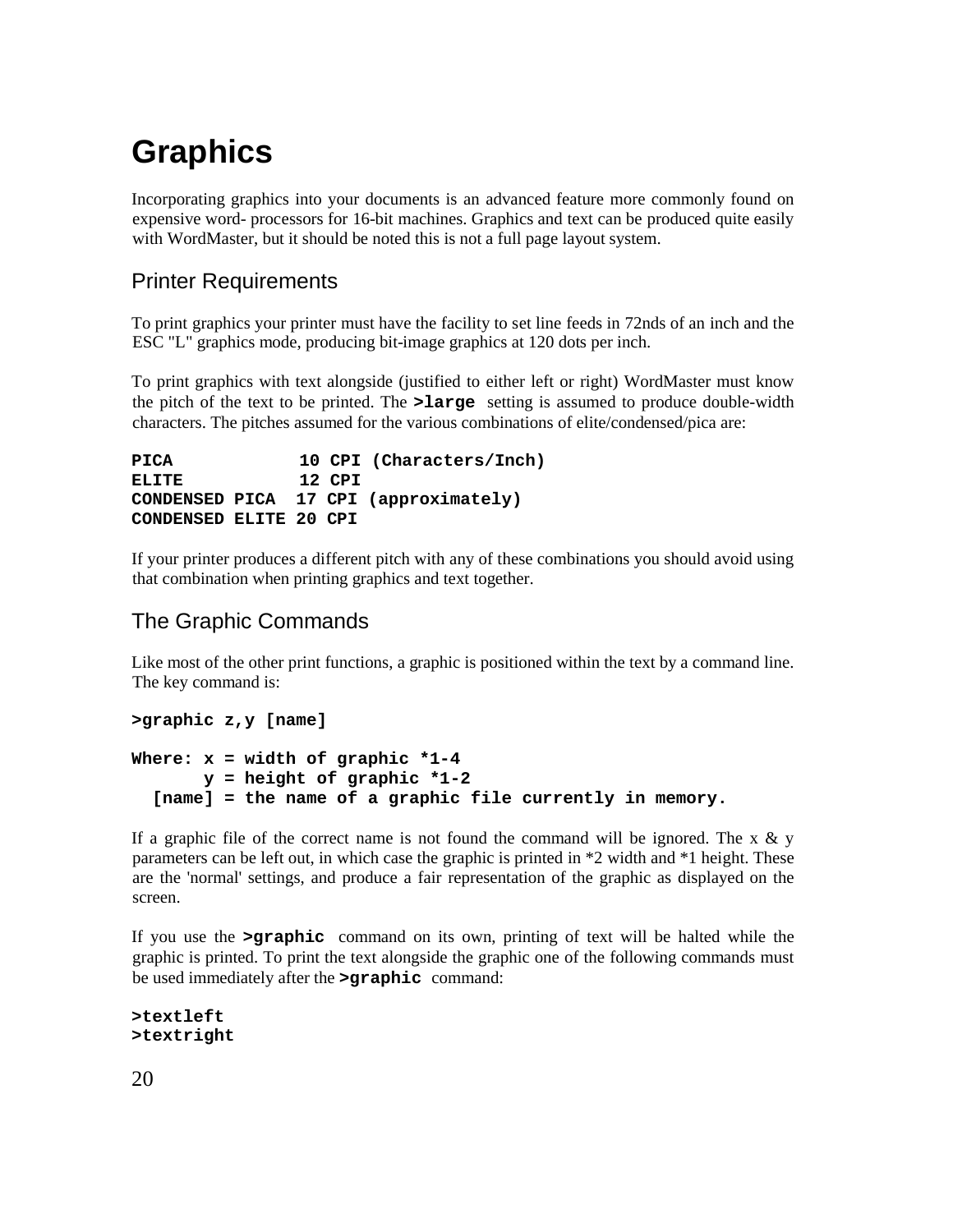Your text will now be printed to the left or right of the graphic. WordMaster calculates how wide the lines of text are from the current pitch settings, the column width and the graphic width, You should not change these while the text is being printed alongside the graphic. You can 'switch off' the text with the command:

#### **>text off**

Two other commands select whether shading (where colours are represented as shaded patterns on printout) is on or off:

#### **>shaded**

#### **>ink**

If **>ink** is selected then only those pixels in the display which are set to ink will be printed. These commands must be used before the **>graphic** command and will affect all the graphics printed from that point on.

#### Notes:

(1) If there Is no room for the graphic on the current page, the page is ended and the graphic is printed on the following page after the header. This can cause problems if the graphic is larger than the lines/page setting permits. (This problem will only occur with very small page sizes; printing identical labels for example). You can detect where this is happening by using the FIND PAGE function to step through the text a page at a time. If the cursor refuses to pass a particular graphic. the graphic will have to be resized or the lines/page setting altered.

(2) If printing text alongside a graphic, WordMaster first checks that there is sufficient room in the column for the text. If not the text is 'switched off' until the graphic is finished.

(3) Only one graphic can be printed at a time, so two graphics cannot be printed alongside each other. If a second **>graphic** command is encountered while a graphic is being printed, WordMaster waits until the first graphic is fInished before it prints the second.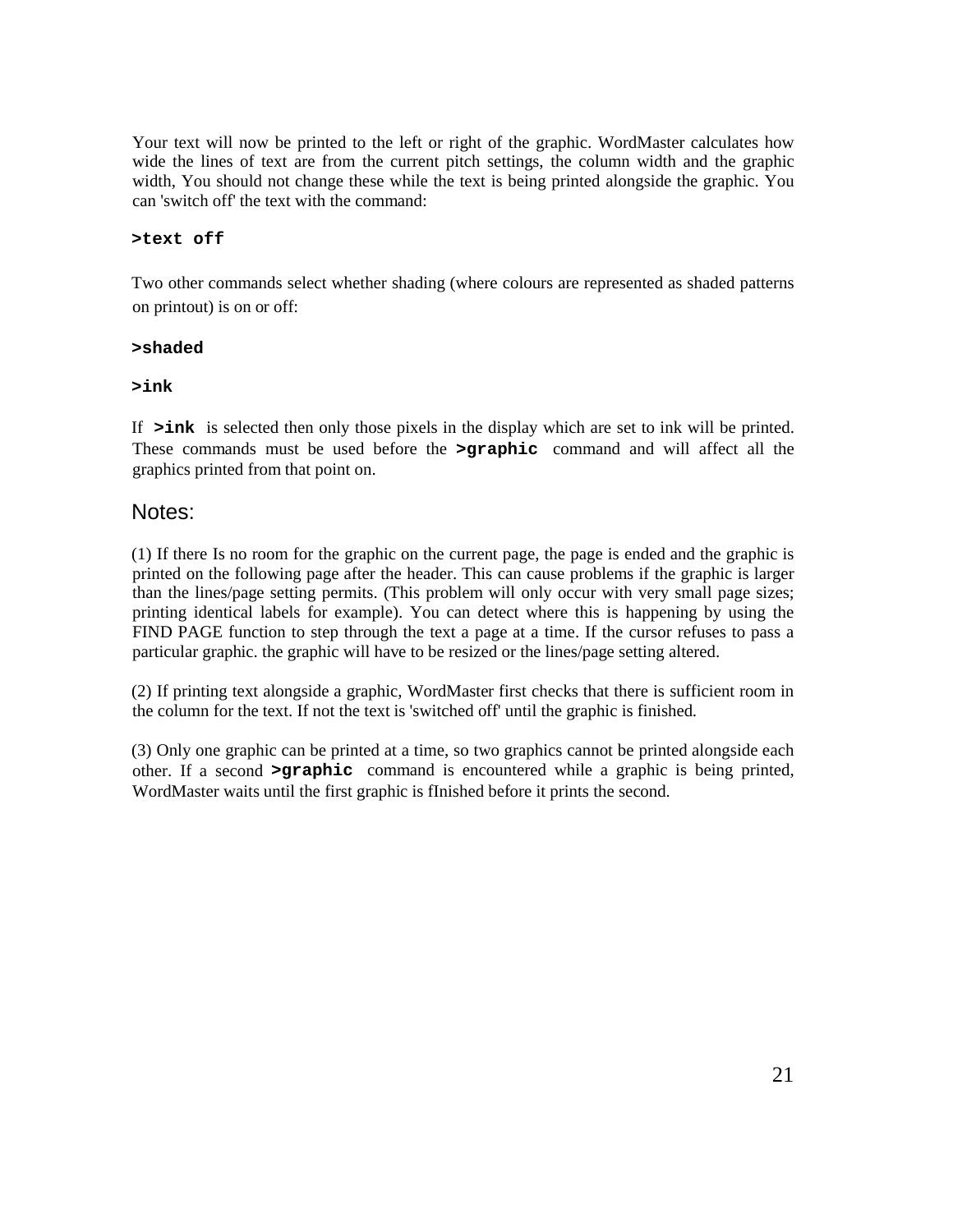# **Headers & Footers**

A header is a section of text printed at the top of each page of a printed document. It usually contains the tifle of the document, and sometimes the page number, Footers are (as you might expect) printed at the foot of the page. and usually contain the page number. The page numbers in this manual are examples of this.

# Creating a Header

To create a header or footer, you must first exit the main document and return to FILE HANDLING. Now create a new text file called "top" (or any suitable name), and type into it whatever you wish to be printed as a header for your document. Now return to the main document and type at the start of the file the command line:

#### **>header [top]**

This selects the file [top] as a header for the document. If you now PRINT the document, you will find that the text from [top] is printed at the head of each page. You can add carriage returns to the [top] file to move the main text's start position down the page. Alternatively you could use the **>at** command described later to do this.

Effectively, a header reduces the amount of text on the page, as the number of lines used by the header decreases the number of lines available for text.

The header can be changed throughout the document by selecting different files to use. The **>header** [filename] command should always be at the head ofa page.

### Creating a Footer

#### **>footer [filename]**

A footer is created in a similar way, only in this instance you can use the **>footer** command anywhere on the page where you want the footer to start, If you Just want the page number in the footer, insert the special'.' character (see CONTROL CHARACTERS) into the file selected as a footer.

Once the footer has been printed, the paper will be fed to the next page; the header printed; then the text; then the footer; and so on until the end of the document is reached.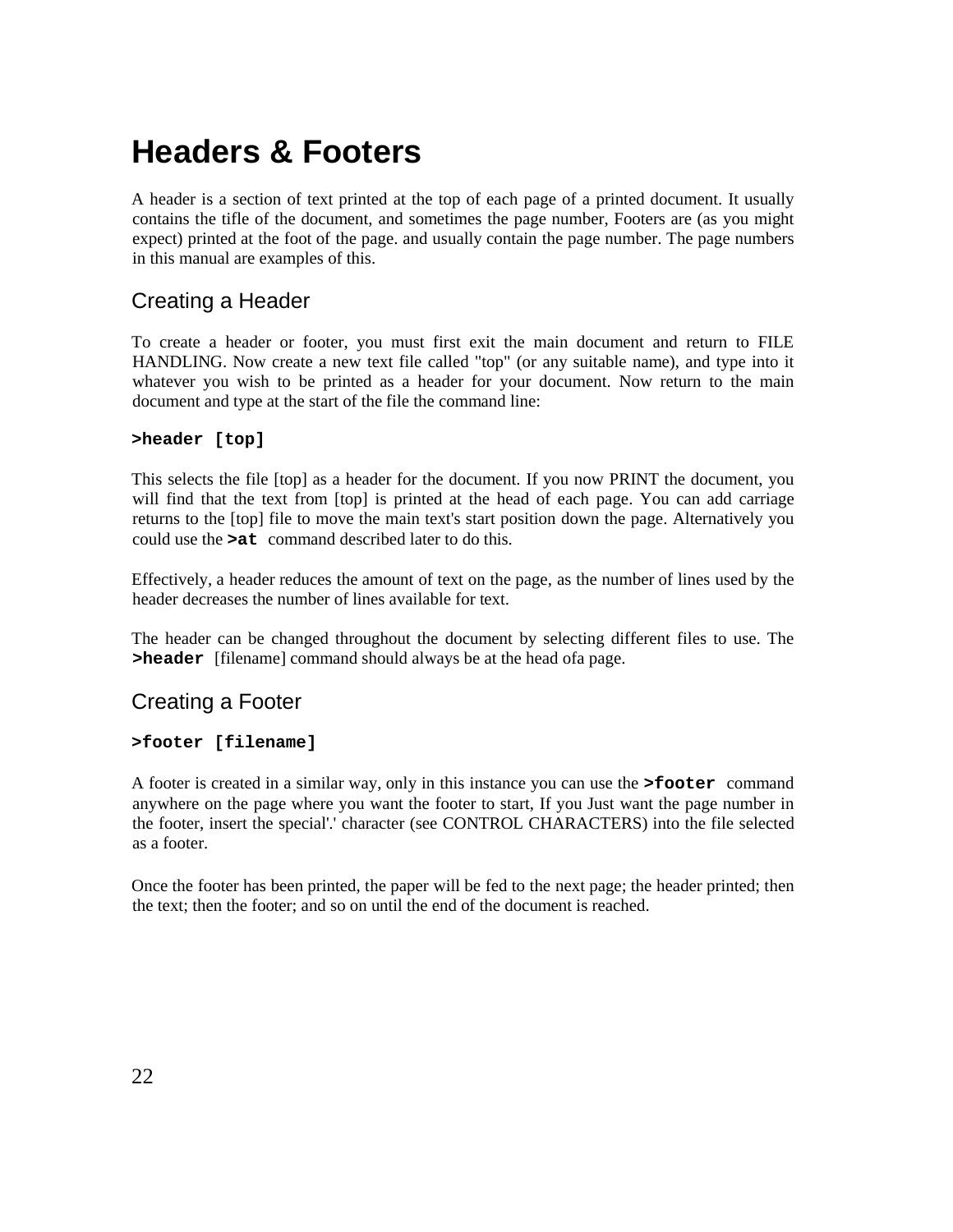# The >at Command

#### **>at**

The **>at** command moves the printhead down to line 'n' before resuming printing. If **>at** is used when the printhead has passed beyond the specified line the command is ignored. You can use this to position the footer on the page (you can put it beyond the lines/page limit) or to position parts of the main text at specific line positions.

NOTE: For the BROTHER HR-5 and other printers which lack the VERTICAL SKIP printer function, add the following instructions to the WordMaster BASIC:

```
POKE 56902,47
POKE 56909,201
```
If this is done then a series of LINE FEEDS will be sent to the printer instead of the VERTICAL SKIP.

### Switching Off Headers & Footers

#### **>header off >footer off**

If, at some point in the document, you wish to switch off headers or footers, you can do this by using the main command but not specifying a filename. The above commands do this, though the 'off' is not really necessary.

# Using Different Styles

The styles and pitches used in headers and footers are completely independent of those used in the main text. Try printing the main document in italics. You will find that the header is still printed in the default draft mode. You can set up the header to print in any style, pitch or Justification mode you want with the appropriate commands and control characters. Column widths and margins can also be independent. If you do not specify a **>margin** within the header it simply inherits the previous margin used; not specifying a **>column** means that the display column setting will be used.

# Sending Control Codes With a Header

If you are using single sheet paper, you may find it useful to set up a header containing the **>Lprint** command, to send a set of printer control codes at the start of each page. This could be used to set the form length, disable the paper-end detector or select a special character set. The file need not contain any text for printing, in which case it will have no visible effect on printout.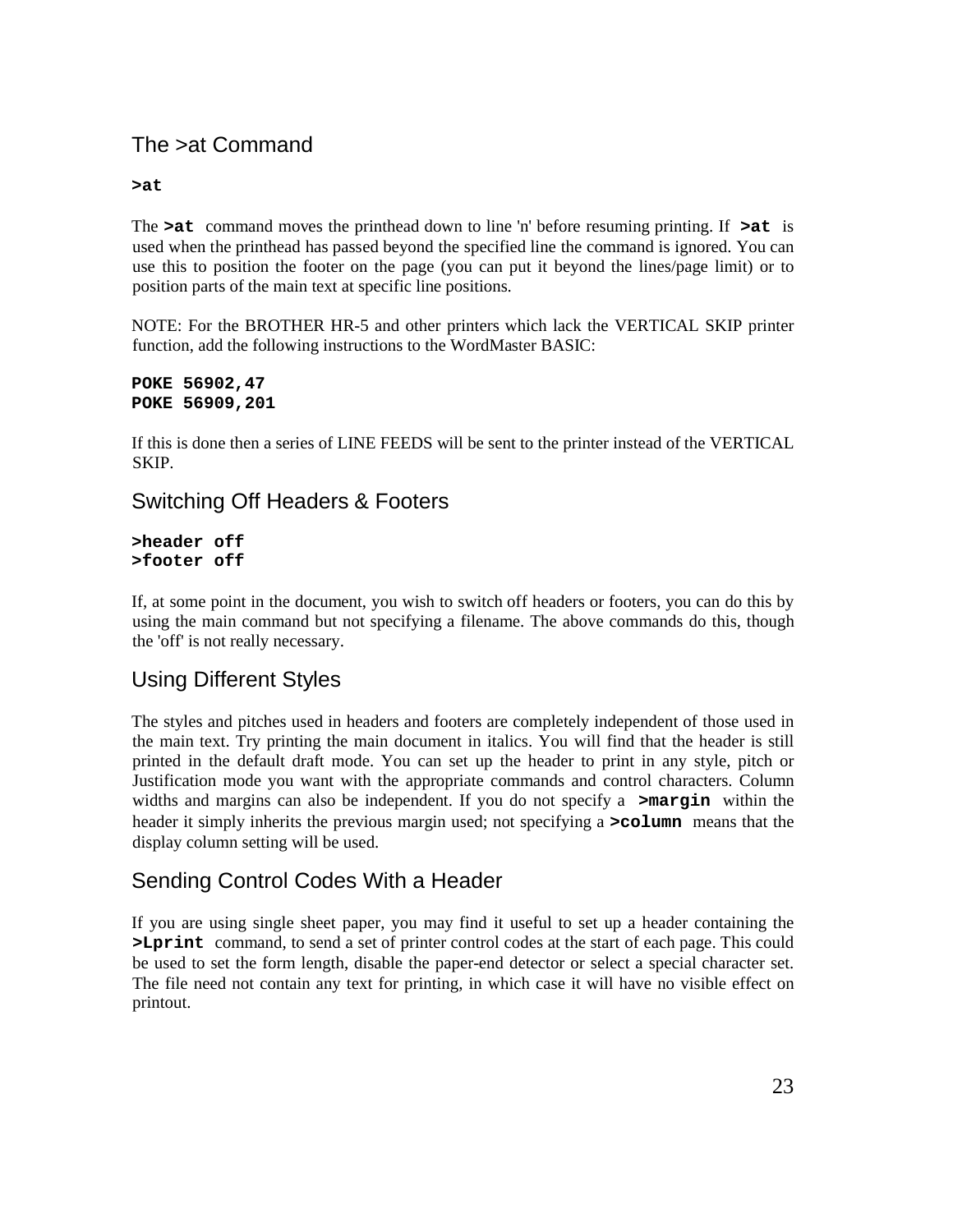Left & Right Handed Headers & Footers

```
>headleft [name]
>headriqht [name]
>footleft [name]
>footright [name]
```
The commands above set up lefthanded and righthanded headers & footers. The file selected by **>headleft** will be printed on every even numbered page and the **>headright** file on every odd numbered page. This works to best effect if the left-handed header is set to **>left**  Justification with the appropriate command, and similarly with the right-handed header,

# **Printing**

Printing your document is the stage where you spot all the typing errors and layout problems that you will have to correct before printing it again! The extra features offered by WordMaster mean that there is much more to go wrong, so you will rarely be satisfied with the first draft of a document. It is a good idea to use draft mode and make a few test prints before making the final NLQ copy.

The settings on the PRINT menu, when combined with commands in the text, determine the overall layout of document. The actual PRINT command is executed by pressing [P]. The print menu then flashes to tell you that codes are being sent to the printer. if the printer is off-line (or switched off) you can quit this with [BREAK], as you can at any stage of the printing procedure should an error become apparent.

# Lines Per Page

The lines/page setting determines the length of the printed part of the page. This is measured from the first line printed (the HEADER if selected) to the last line of text inclusive. Space for a FOOTER should be left on the paper after the main text has been printed, thus the lines/page setting should be less than the page or form length.

This setting determines to a large degree the pagination of the document - where the page breaks occur. You can see this if you use the FIND PAGE function on the same document with different lines/page settings.

For standard 11 inch paper a setting of around 50-56 lines/page is usual. if you are using nonstandard paper you will need a ruler to work out exactly how many lines to use, and how many lines to leave for the footer. There are special rulers available which are very useful for wordprocessing as they have markings in pica, elite and condensed pitches.

The lines/page should not be less than the number of lines in the HEADER!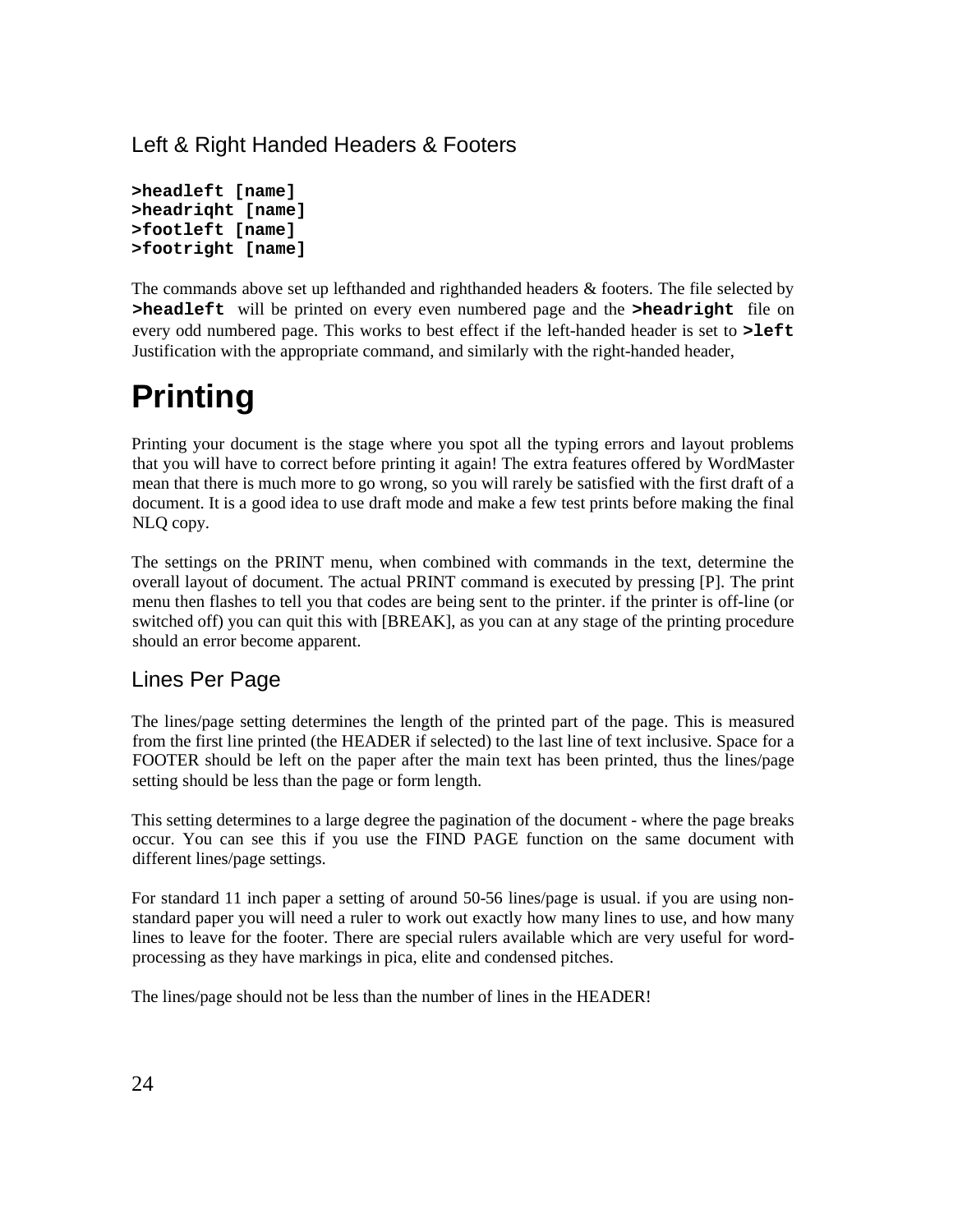# Form Length

Pressing [F] on the PRINT menu switches form feeds on and off, If you are using standard 11 or 12 inch continuous paper you can usually set the form length with a DIP switch on the printer itself.

Alternatively you can set a form length with the **>Lprint** command. For single sheet paper, the form length should ideally be set within a HEADER as described in the HEADERS  $\&$ FOOTERS section.

# Single Sheet Paper

With the single sheet option ON, you are prompted you to load a new sheet of paper at the end of each page. You can switch off the printer while you do this because the printer is reset anyway when the new page is started.

What happens is that style settings, margins and pitches are 'remembered' by WordMaster, then after the reset these are switched on again. However, this does mean that settings made with the **>Lprint** command are forgotten by the printer, so if you have switched off the paper end detector on the first page, it will be switched on again by default on the second page. The solution is either to make permanent settings via the printer DIP switches, or to use the **>Lprint** command in a HEADER which will be printed at the start of each page.

# Page Numbering

You can start the numbering of the pages from any number 0-999 by pressing [N] and inputting the required starting number. The FIND PAGE function also uses this as its starting number. This means that very long documents can he printed in separate parts, but still with consecutive page numbers.

# Printing Selected Pages

The start and end parameters will determine which pages are printed. Normally these are set to 1 and 999, which will print the whole file, but if you set a start of 8 and an end of 9 then only pages 8 and 9 will be printed.

This is useful for checking the layout of a specific page, particularly if it incorporates graphics. If you are printing selected pages, note that command line settings such as 'elite' or 'nlq' will still be active at the selected start page, even if these were used on previous (unprinted) pages. Style settings such as emphasised are not carried through from the unprinted pages, so you will have to use the FIND PAGE function to move the cursor to the page required and set up the style combinations required there.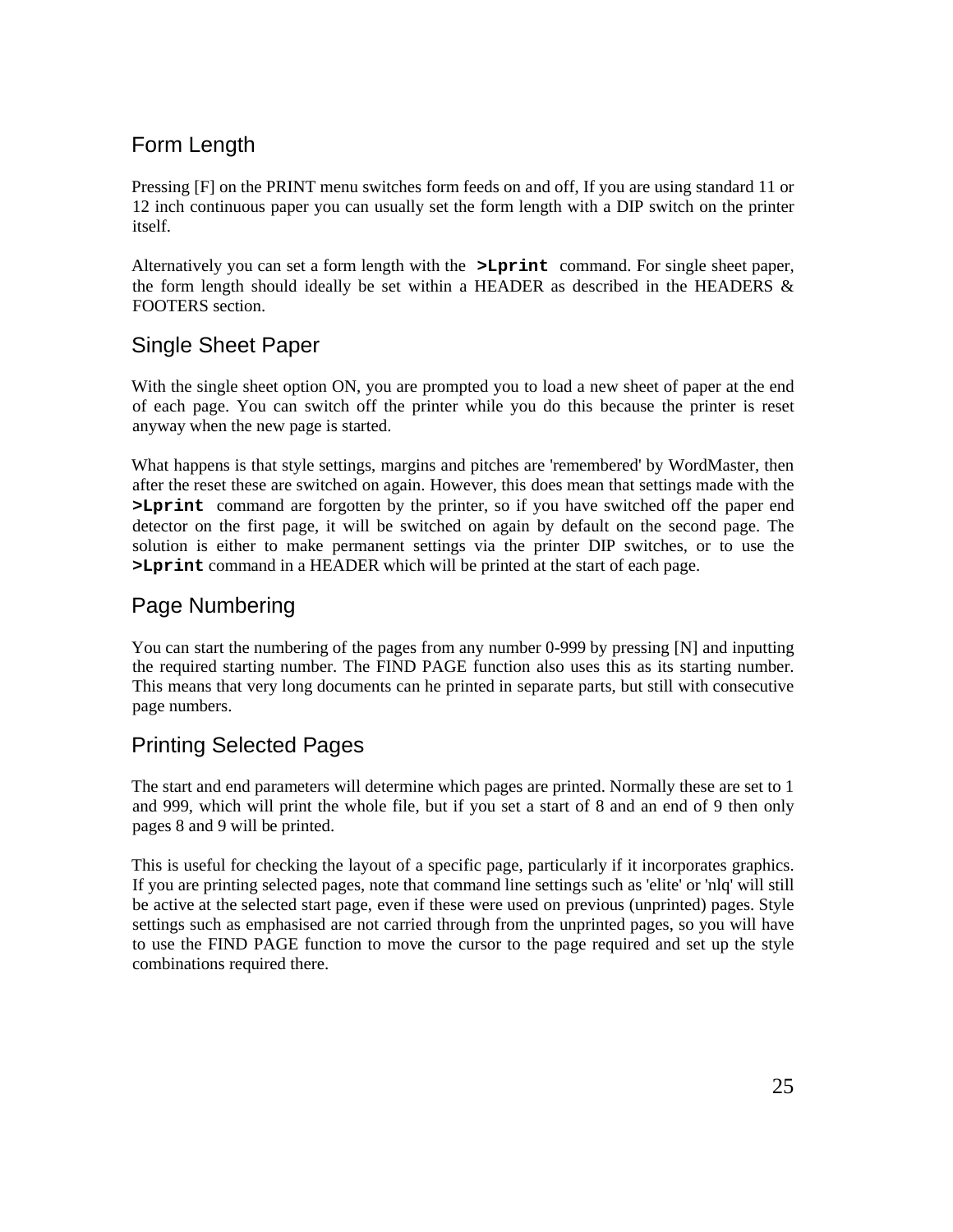# Line Spacing

Line spacing is set in 72nd's of an inch - 12/72nd's is the normal setting and produces six lines of text per inch, Altering this to 8/72nd's will produce nine lines per inch with no gap between the printed lines, which is what you want for printing block/line graphics from the printer's own character set, You will not often want to alter this, and should not set it to more than 72/72nd's if you want to print WordMaster graphics.

# Printer Requirements and Customising

WordMaster can be used with Just about any printer, though naturally you will not be able to produce graphics on a daisywheel (see the GRAPHICS section for the particular requirements).

The printer uses control codes to select the different print options such as emphasised or italic printing, and it is the different standards used on different printers that cause most of the compatabffity problems. WordMaster is set up with the standard EPSON printer control codes, which are used across a wide range of printers. If your printer uses different control codes to these, you will have to 'customise' the codes sent by WordMaster to suit.

This is achieved with the 'custom!' program on the tape after WordMaster. Load this in and 'get' it from FILE HANDLING. You can now type in the control codes used by your printer to suit each particular function. You can save the custom! settings with the program from the FILE HANDLING menu.

#### Notes:

(1) Pressing [DELETE] or [SPACE] when using the custom! program will delete the code number under the cursor.

(2) if you wish to disable a function you should enter the NOP code, which is simply ignored by the printer. Usually this is 0, but check your printer manual.

(3) Some functions sends an additional code after the sequence listed on the customise menu. An example is the 'margin' sequence, which sends the codes 13, 27  $&$  108 then sends a code for the margin you require.

(4) The code sequence for the margin setting contalns a 13 (carriage return) before the actual margin-setting codes. This is so that the printer buffer is cleared before the margin is set.

(5) The same codes are used to set superscript and subscript. What happens is that the third number in the sequence is set to either 1 or 0, depending on which style has been selected.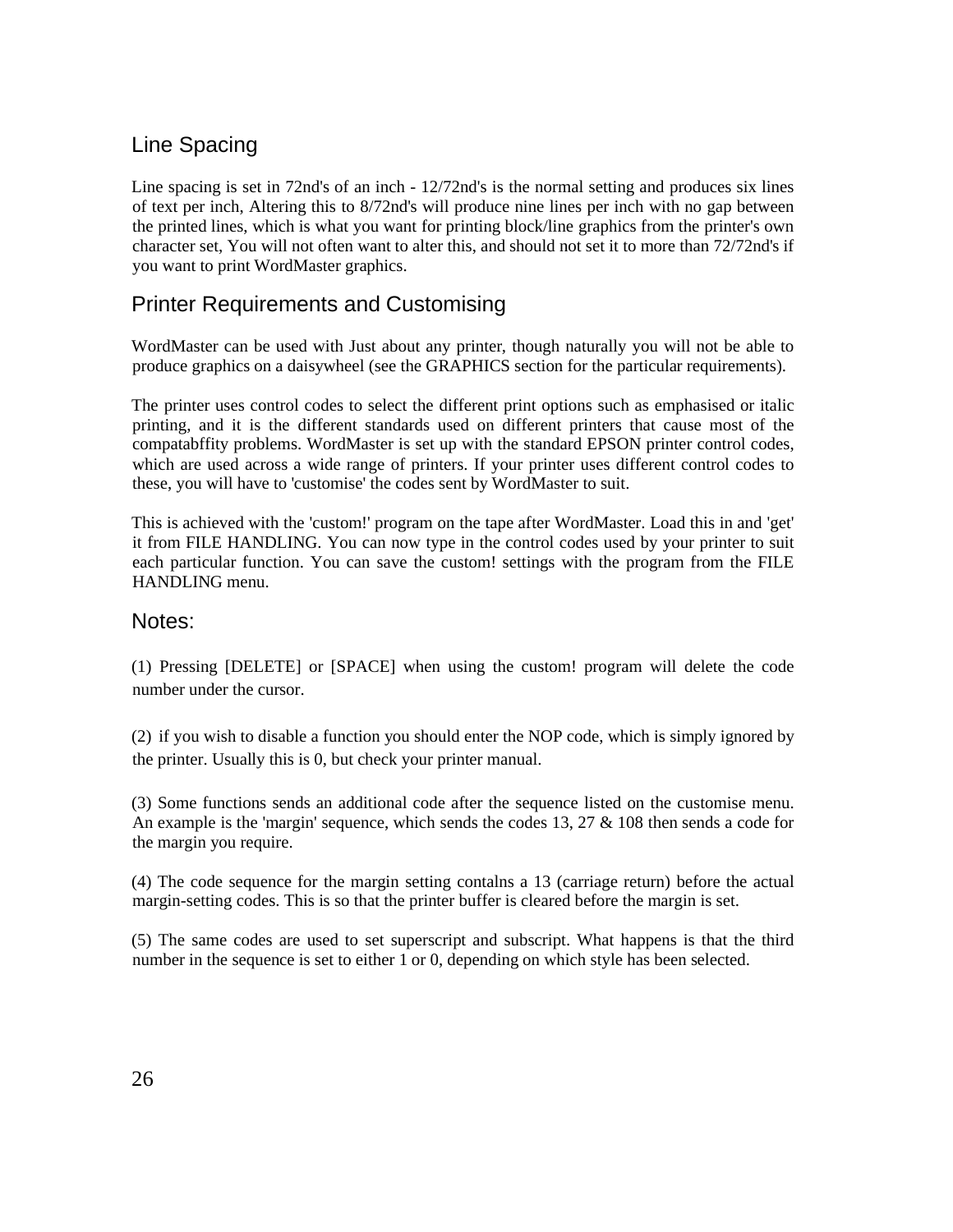# Problems When Printing

# Printer output Is garbage or in incorrect style

The printer interface should be set to TOKENS OFF.

The printer should be RESET before starting a new print. Do this by adding the command to the text file or by switching off temporarily.

Check that your printer fully supports the features you are trying to use. If you are trying to set NLQ print mode and your printer does not have this, it will not recognise the control codes you send for NLQ.

Similarly, some style combinations may not be supported by your printer. On many printers you can have condensed and elite modes, but you cannot combine the two.

# No Margin Printed

If your printer does not have a margin function (like the Brother HR5) you cannot, so it would seem, set a left margin on your printouts. Luckily there is a solution to this.

At the end of each line printed WordMaster sends a carriage return. if you load up the custom! extension program you can alter the codes used for this. Set the codes to 13 (return) and 9 (horizontal tab). Now after every line the printhead will tab across to the first tab position, leaving a neat margin.

# Graphics do not print correctly

A 'venetian blind' effect when printing graphics has one of three causes:

(1) The printer DIP switch affecting LINE FEEDS is set to ON. This should be set to OFF.

(2) The printer interface is sending an extra line feed after every carriage return. You should add the commands to the BASIC which disable this function.

(3) You have a  $+3$  computer! The  $+3$  issues a ground signal to the printer on pin 14, overriding the DIP switch settings and forcing an additional line feed. This problem only occurs with printer leads that have pin 14 connected. Either cut the wire to pin 14 or isolate it with insulating tape.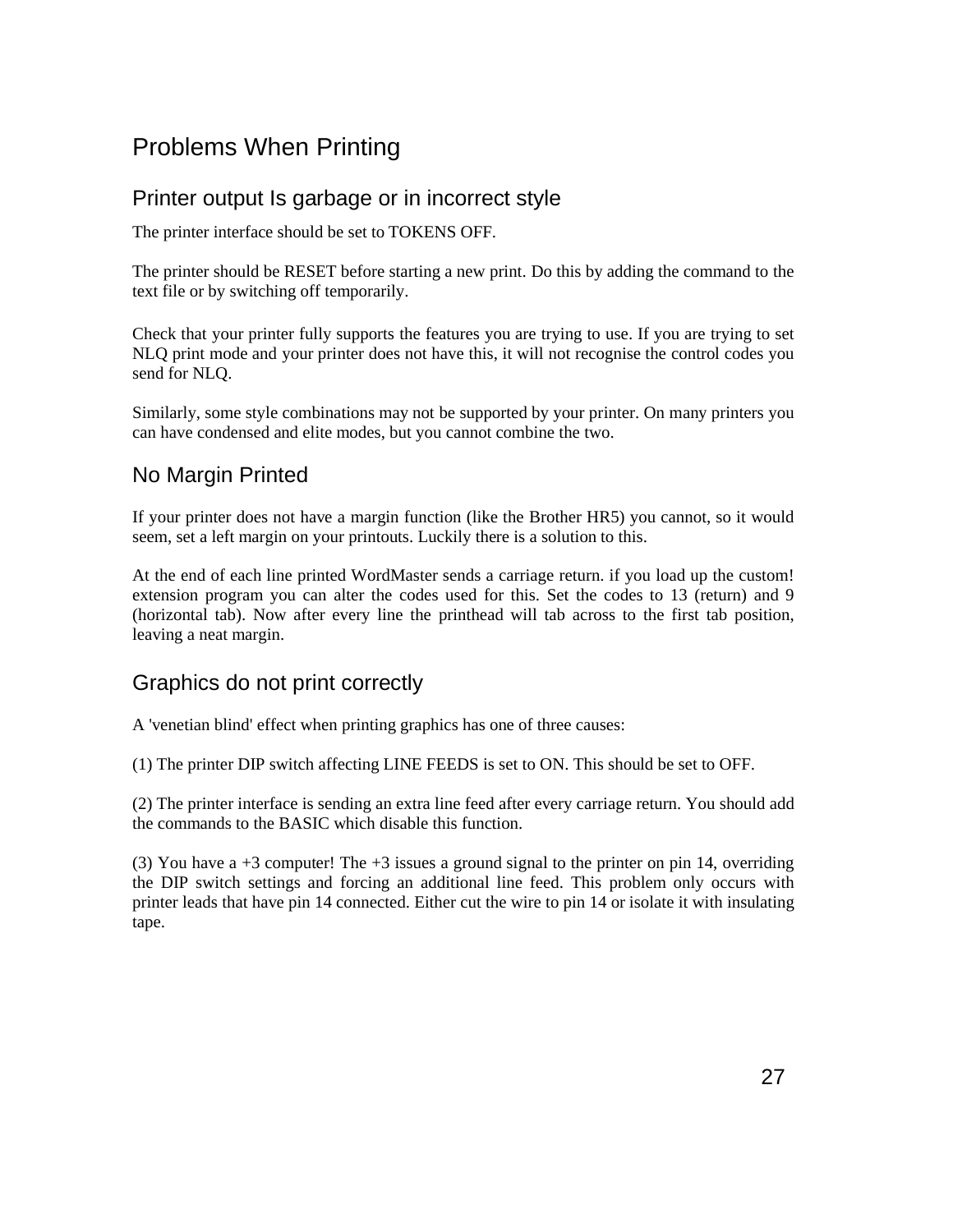# Appendix A The Character Set

WordMaster text files contain the following characters. The main difference from the normal Spectrum character set is that there is no '£' sign. You should find that the '#' character produced with [SYMBOL SHIFT] & [3] prints as a pound sign. The '£' is not a standard ASCII character.

#### **Code: Function:**

| $0 - 7$   | Not Used                                                  |
|-----------|-----------------------------------------------------------|
| 8         | <b>Backspace</b>                                          |
| 9         | ASCII TAB character                                       |
| $10 - 12$ | Control Characters                                        |
| 13        | Carriage Return - used as paragraph end marker            |
| $14 - 23$ | Control Characters                                        |
| 24        | Command Character                                         |
| $25 - 31$ | Definable Characters                                      |
|           | 32-95 ASCII characters as normal Spectrum character set   |
| 96 —      | ASCII "`" - the "£" in the Spectum character set          |
|           | 97-126 As normal                                          |
|           | 127-159 Not Used                                          |
|           | 160-254 Underlined characters - normally the BASIC tokens |
| 255       | Marks the start of a graphic or machine-code file.        |

The data for the character set occupies 768 bytes starting at address 64512. You could design your own characters and load them at this address. To see how the data is organised, CLEAR 24733 and load the WordMaster machine code, then POKE 23607,251.

# Appendix B Useful Printer Control Codes

These are the standard EPSON codes for various printer functions. They may be used with the **>Lprint** command as described in COMMANDS, providing that your printer supports these functions.

**Codes: Function:**

| Disables paper-out sensor                           |
|-----------------------------------------------------|
| Enables paper-out sensor                            |
| Rings the printer's bell                            |
| >L 27,67,0,n Sets the FORM LENGTH to 'n' inches     |
| >L 27,67,n Sets the FORM LENGTH to 'n' lines at the |
| current line spacing: n should not be 0             |
| Selects international character set 'n'             |
| $UK=3$ , $USA=0$ , $etc.$                           |
| $>L$ 27,56<br>$>L$ 27,57<br>$>$ L 7<br>$>L$ 27,82,n |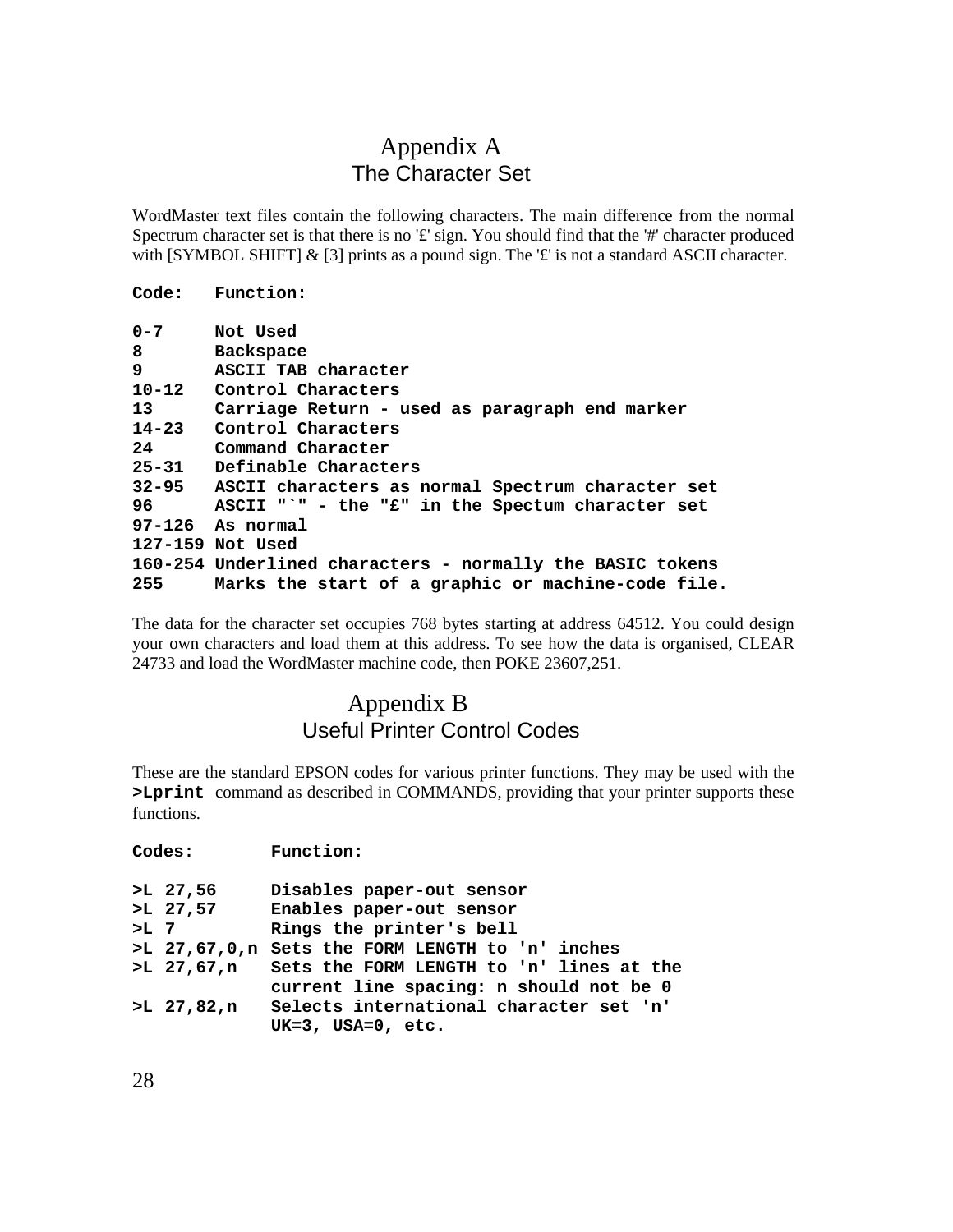# Appendix C Abbreviated Commands

All commands must be in lower case letters apart from the **>F** (form) and **>L** (lprint) commands which may be abbreviated to a single character either upper or lower case.

*Pitch* **>elite >pica >cond >large >norm** *Justification* **>fill >cen >left >rig** *Page Dimensions* **>mar n >col n >at n** *Print Mode* **>dra >nlq** *Also* **>def x n,n,n >L n,n,n,n,n... (lprint) >wide >reset >F (form)** *Graphics* **>graph x,y [name] >textl >textr >text (off) >sha >ink** *Headers & Footers* **>head [name] >foot [name] >headr [name] >footr [name] >headl [name] >footl [name] >head (off) >foot (off)**